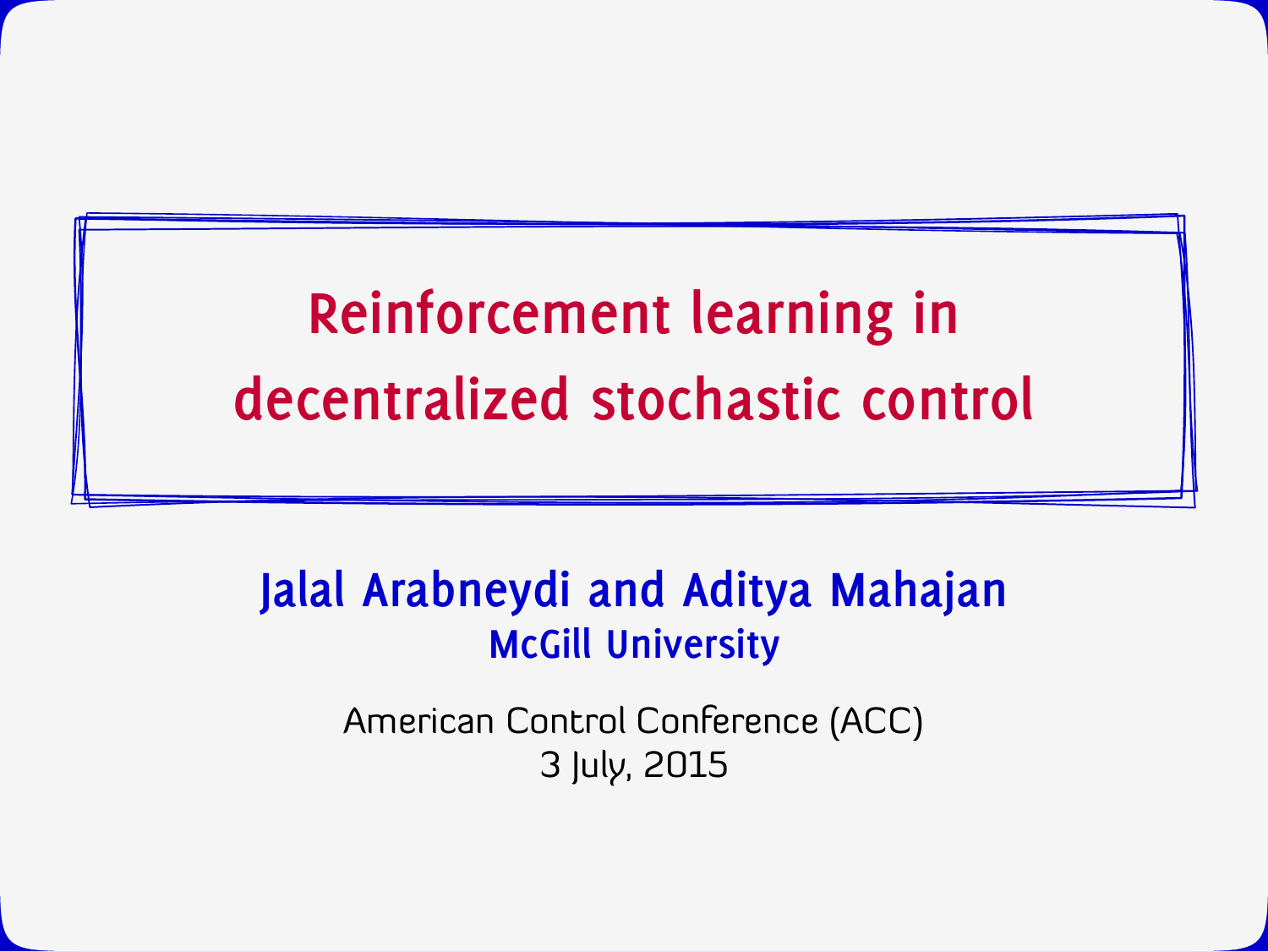# **Learning (or adaptation) in dynamical systems**

#### Learning in centralized systems

- Adaptive control
- Model predictive control
- **Reinforcement learning**

Various techniques Relatively well understood.

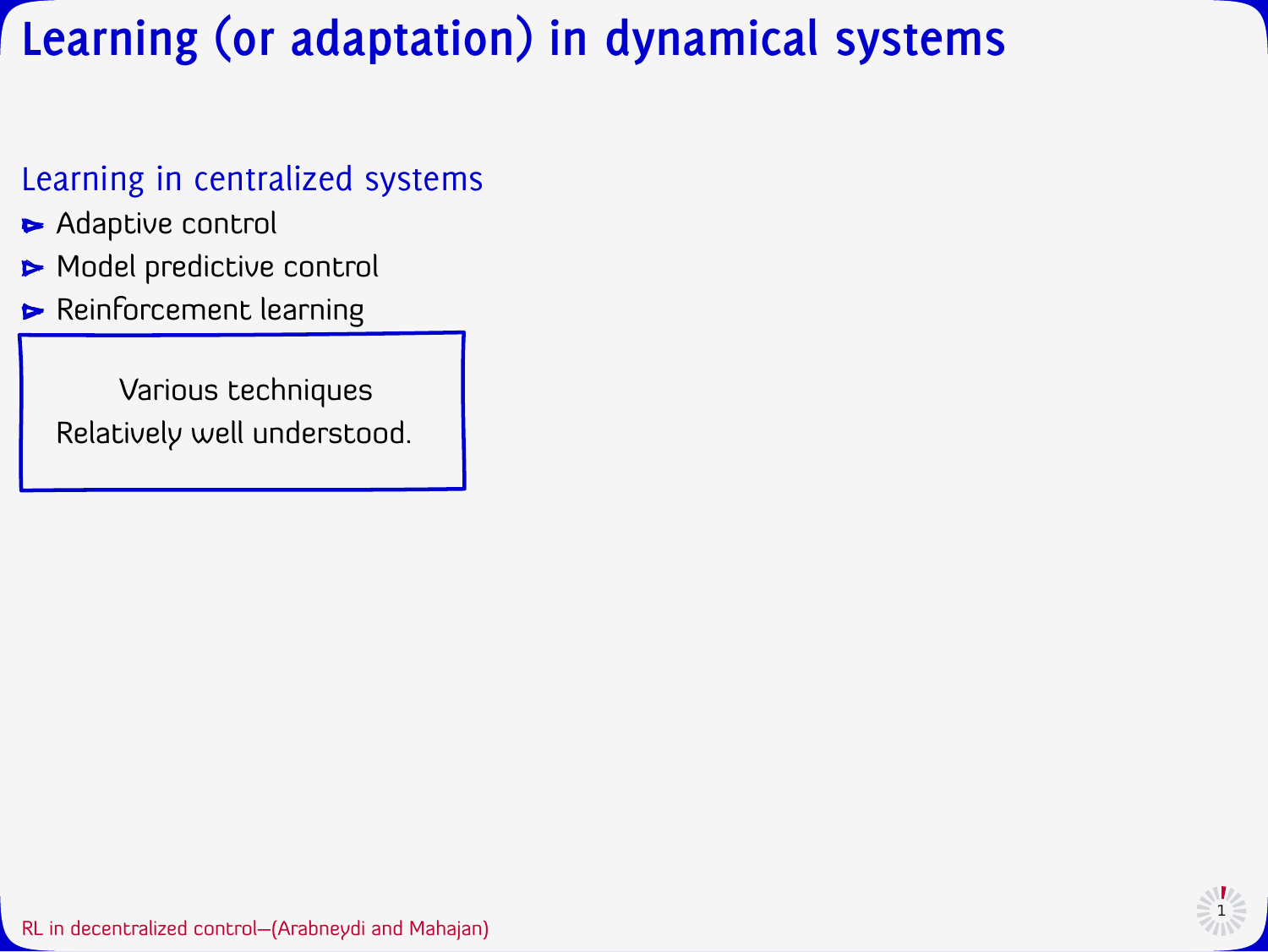# **Learning (or adaptation) in dynamical systems**

#### Learning in centralized systems

- Adaptive control
- Model predictive control
- **B** Reinforcement learning

Various techniques Relatively well understood.

#### Learning in decentralized systems

- $\blacktriangleright$  Learning in games
- Reinforcement learning in teams

Few techniques Not as well understood

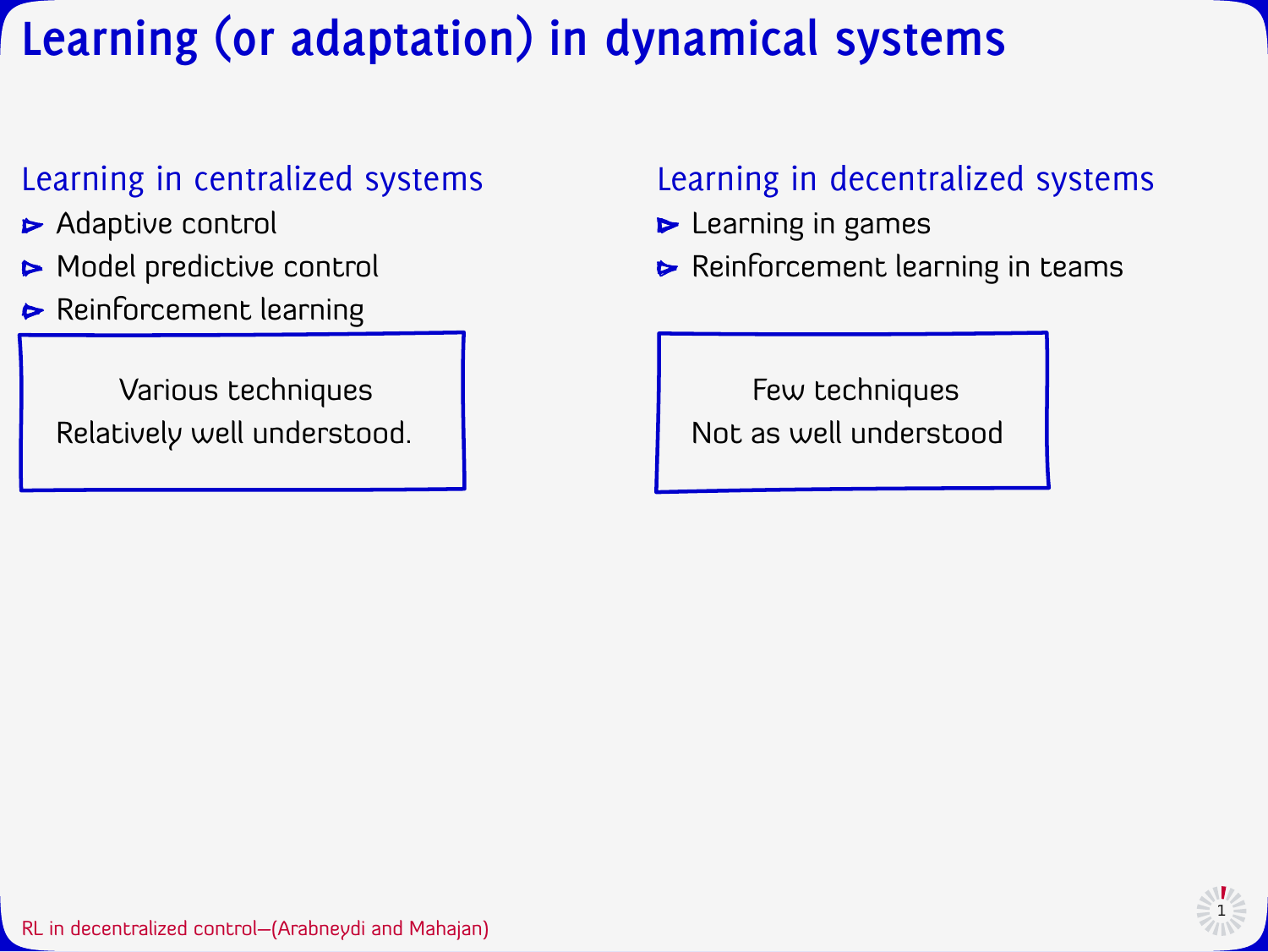# **Learning (or adaptation) in dynamical systems**

#### Learning in centralized systems

- Adaptive control
- Model predictive control
- **Reinforcement learning**

Various techniques Relatively well understood.

#### Learning in decentralized systems

- **Learning in games**
- Reinforcement learning in teams

Few techniques Not as well understood

We present a new RL algorithm for decentralized systems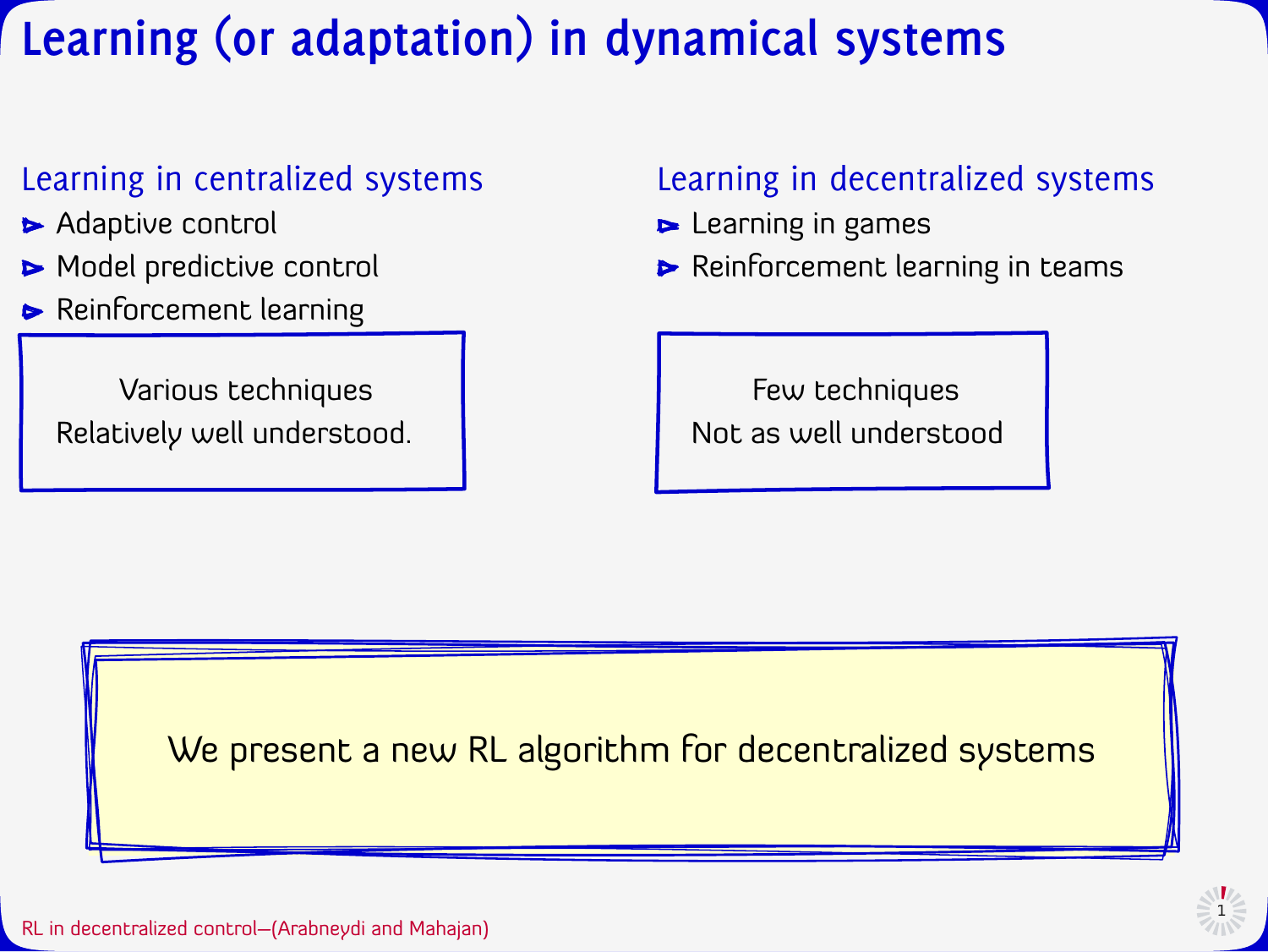

Many reinforcement learning algorithms are based on dynamic programming



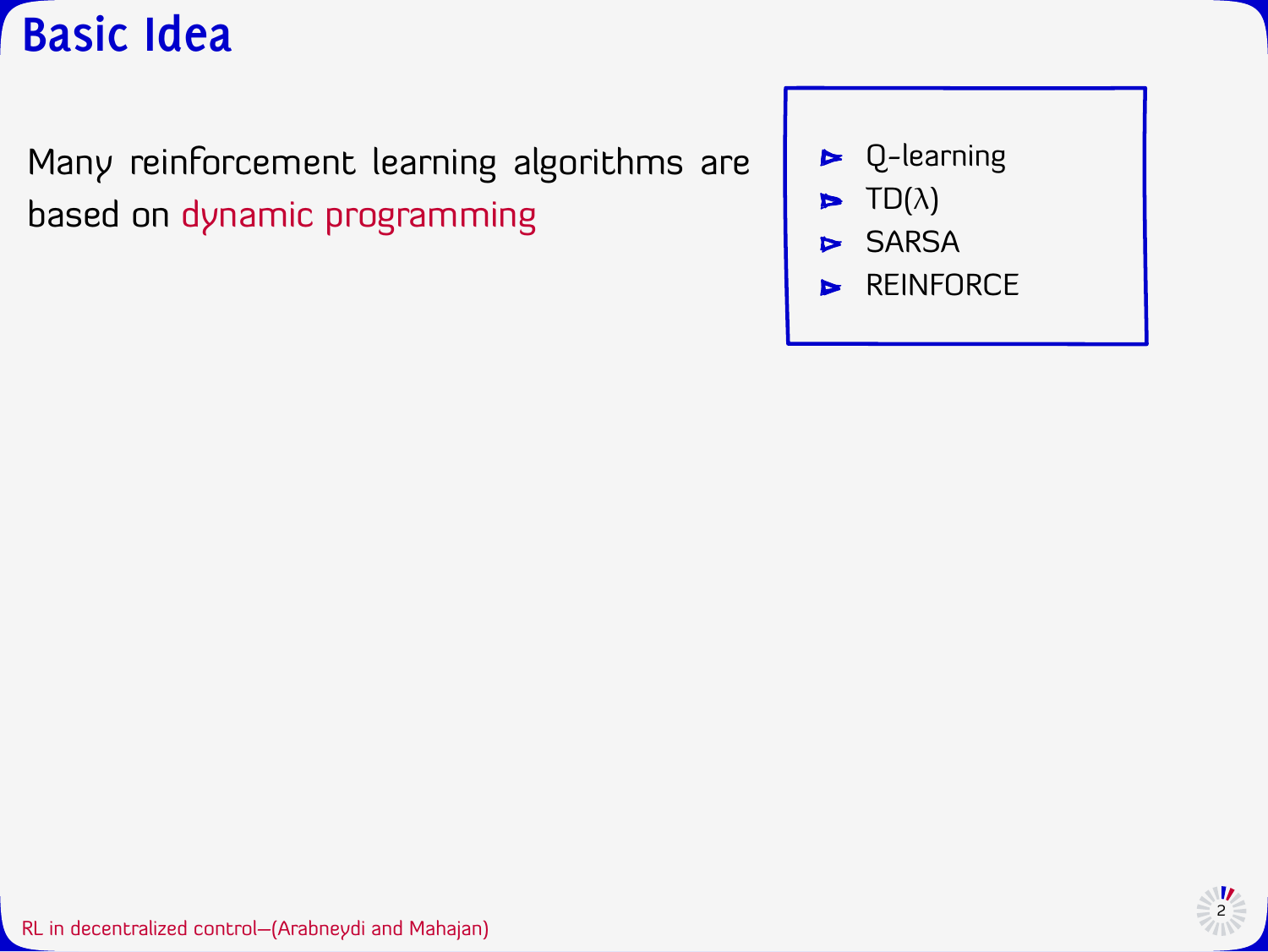

Many reinforcement learning algorithms are based on dynamic programming



The common-information approach [NMT13] provides dynamic program for a large class of decentralized control systems.

<sup>►</sup> Nayyar, Mahajan and Teneketzis, "Decentralized stochastic control with partial history sharing: A common information approach," IEEE TAC 2013.

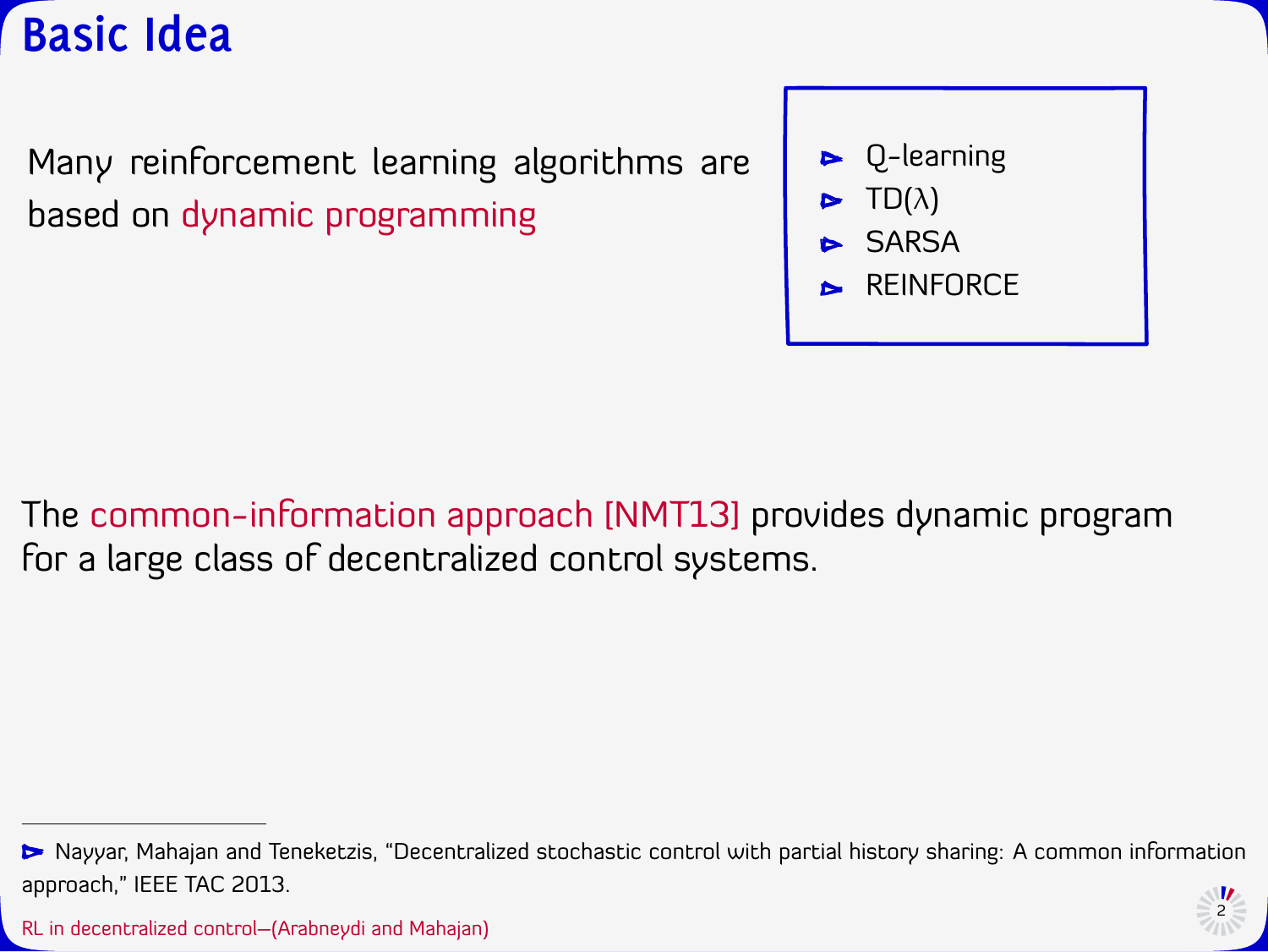## **The main result**



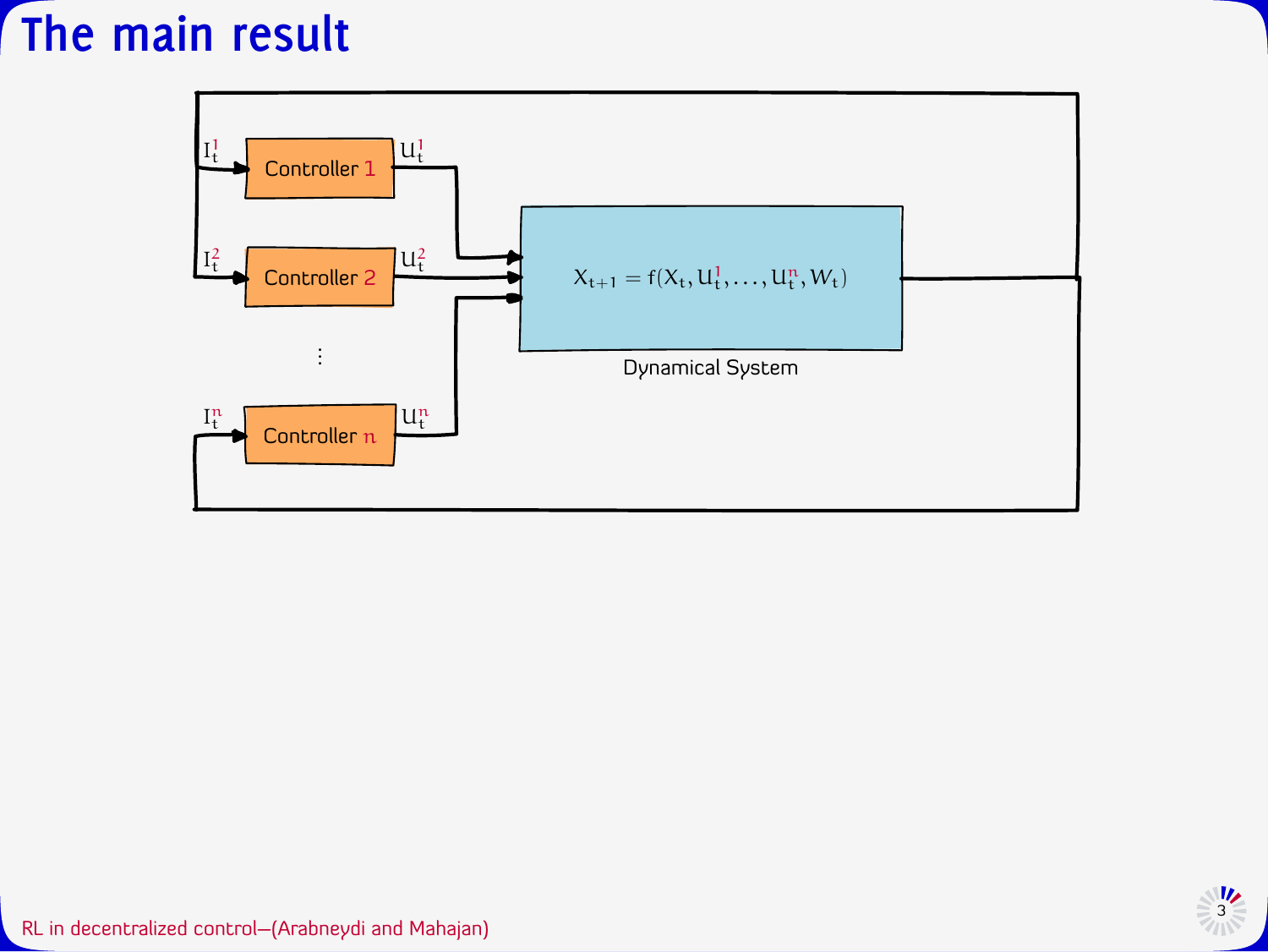# **The main result**



Construct a countable state MDP  $\Delta$ , and a seq. of finite-state MDP approximations  $\Delta_{\rm m}$  s.t.

- For any  $\varepsilon > 0$ , there exists  $m(\varepsilon) \leq \log(2(\ell_{max}-\ell_{min})/\varepsilon(1-\beta))/\log(1/\beta)$  such that running reinforcement learning on MDP  $\Delta_{m(\varepsilon)}$  converges to an  $\varepsilon$ -team-optimal strategy.
- In the worst case, the state space of  $\Delta_m$  is  $O(|\mathcal{Y}|^m|U|^{m-1})$ ; but for some models it is  $\blacktriangleright$  $\Theta(m)$ .

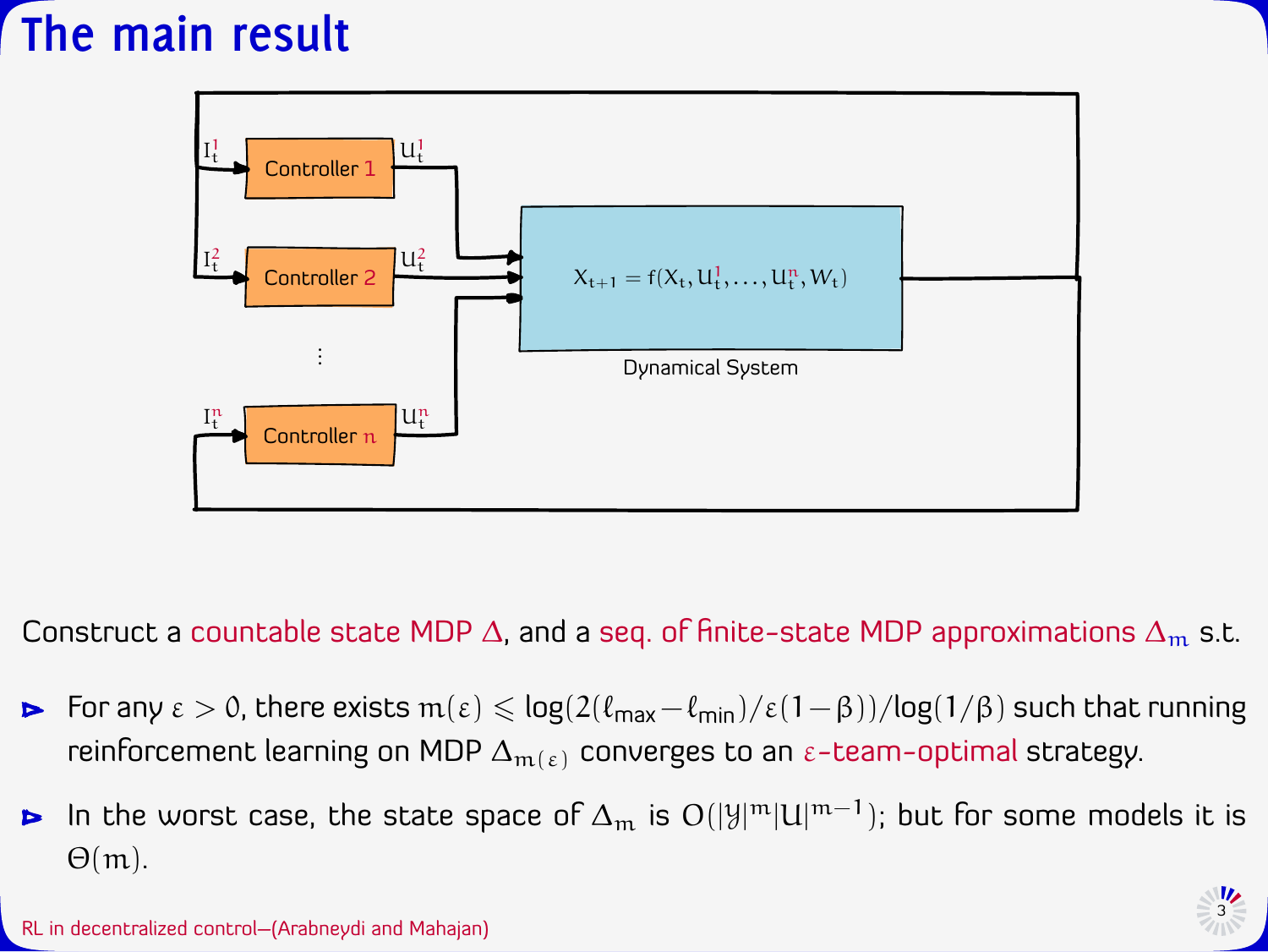

#### Solution methodology

- Step 1: Common information approach
- Step 2: Reinforcement learning for POMDPs

Numerical example

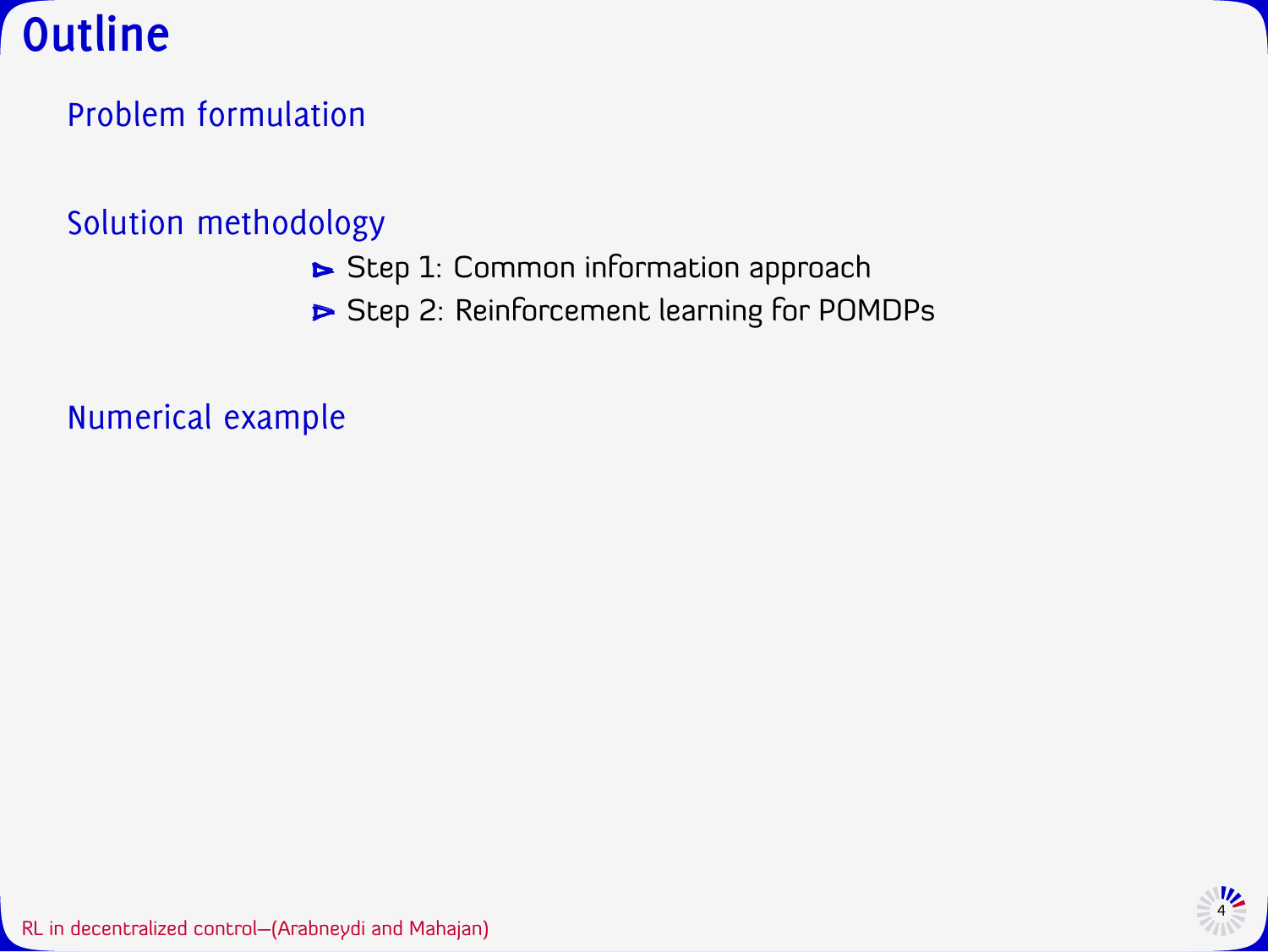

State  $X_t$  Observations  $Y_t^i = h(X_t, W_t^i)$  Control  $U_t^i = g_t^i(I_t^i)$ . Total cost  $J(g) = E<sup>g</sup>$  $\lfloor$ ∞  $\sum$  $t=1$  $\beta^{t-1}\ell(X_t, U_t^1, \ldots, U_t^n)$ .

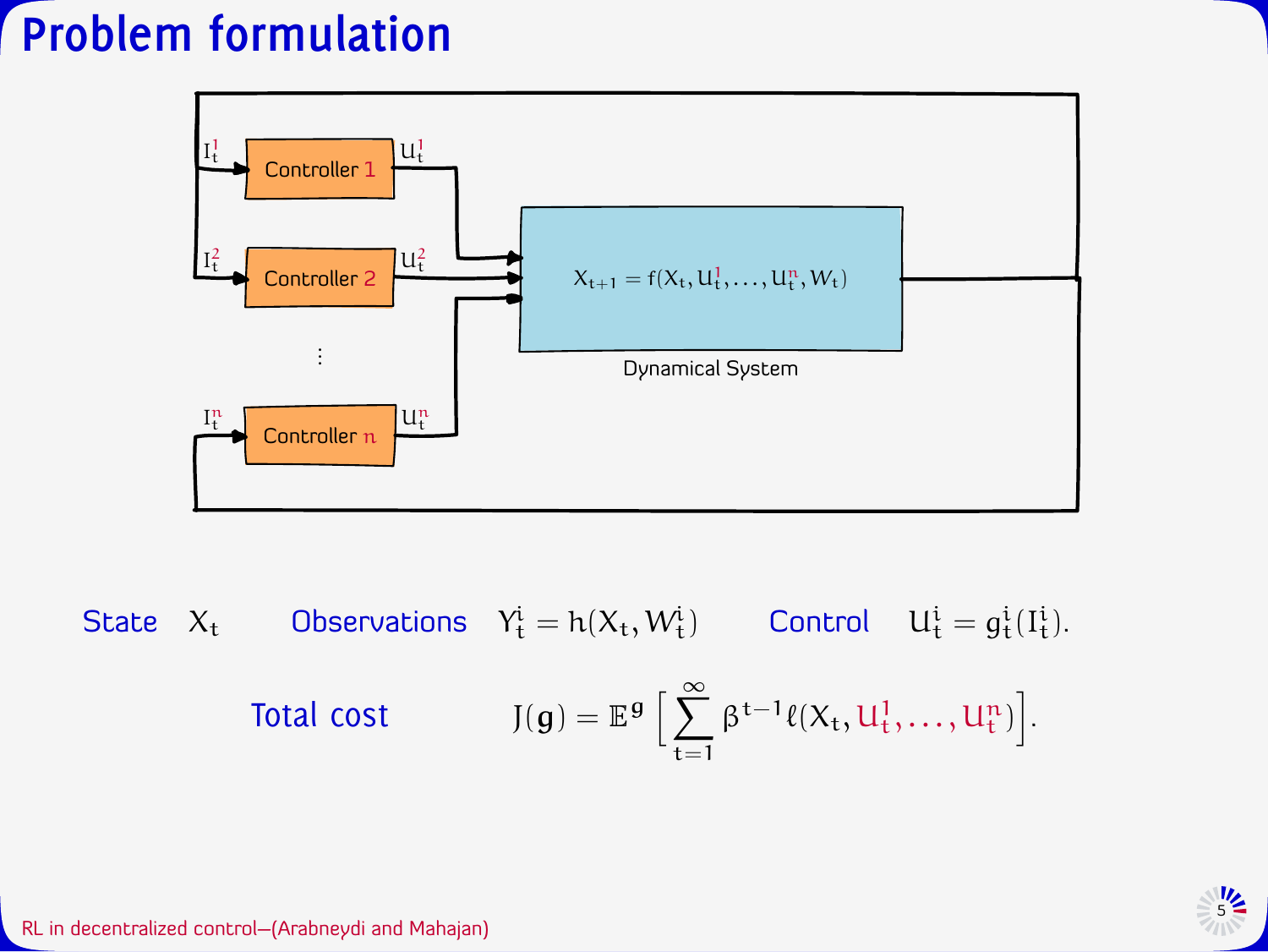

State  $X_t$  Observations  $Y_t^i = h(X_t, W_t^i)$  Control  $U_t^i = g_t^i(I_t^i)$ . Total cost  $J(g) = E<sup>g</sup>$  $\lfloor$ ∞  $\sum$  $t=1$  $\beta^{t-1}\ell(X_t, U_t^1, \ldots, U_t^n)$ . Information structure  $\mathbf{t} \subseteq \{Y_{1:t}^1, \ldots, Y_{1:t}^n, \mathbf{U}_{1:t-1}^1, \ldots, \mathbf{U}_{1:t-1}^n\}$ Assumed to satisfy partial-history sharing model.

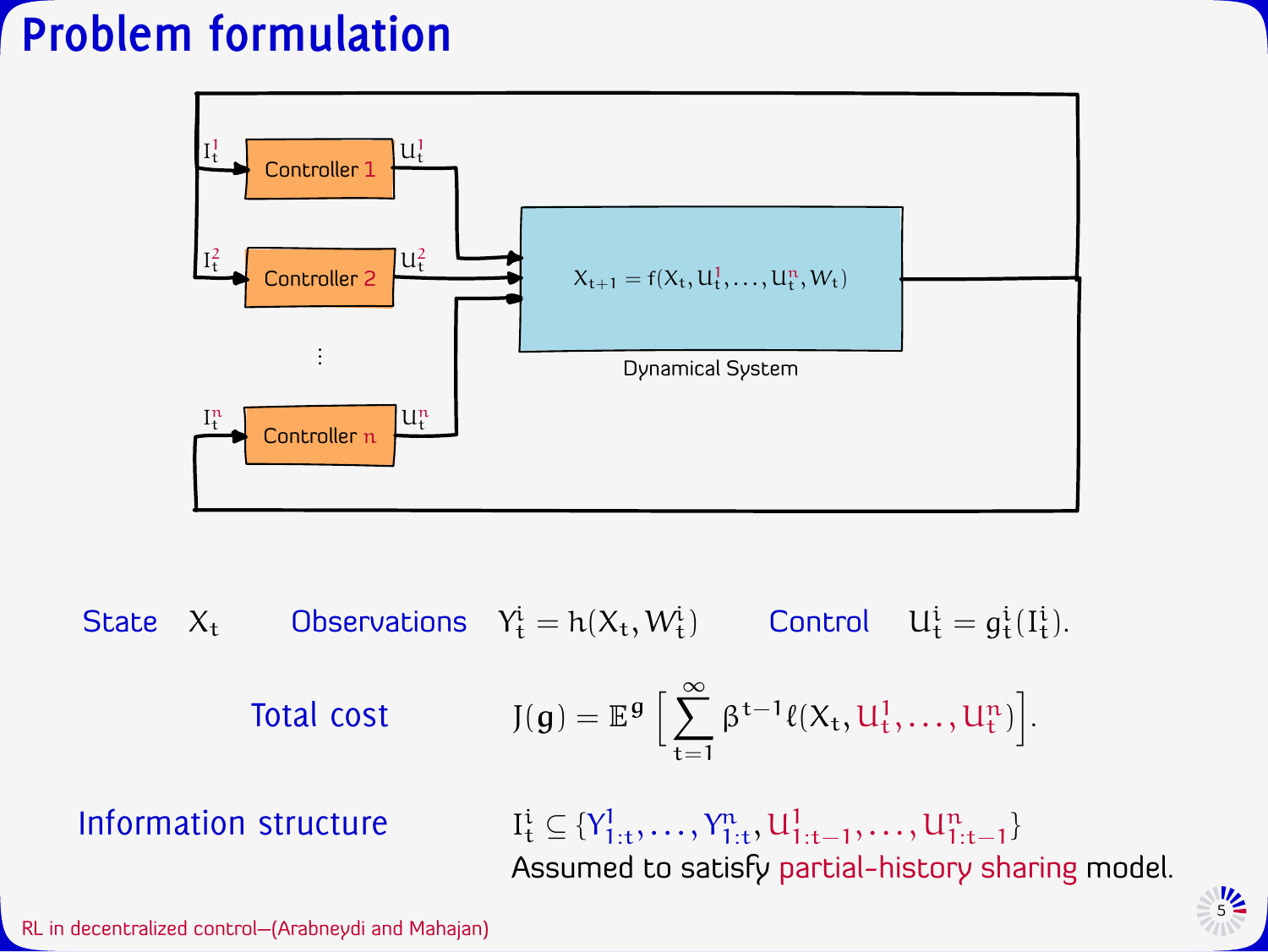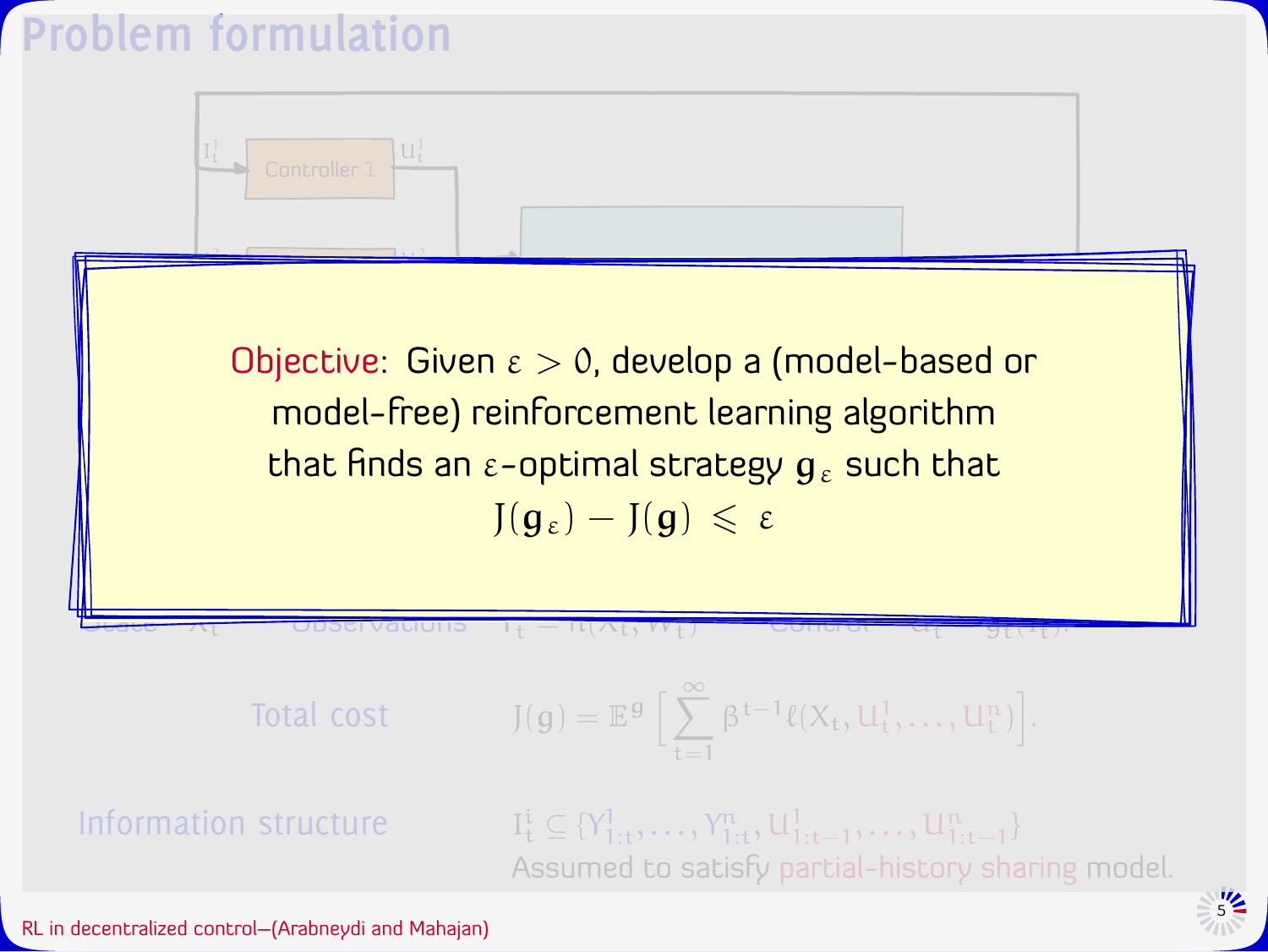#### **Multi-access broadcast example**

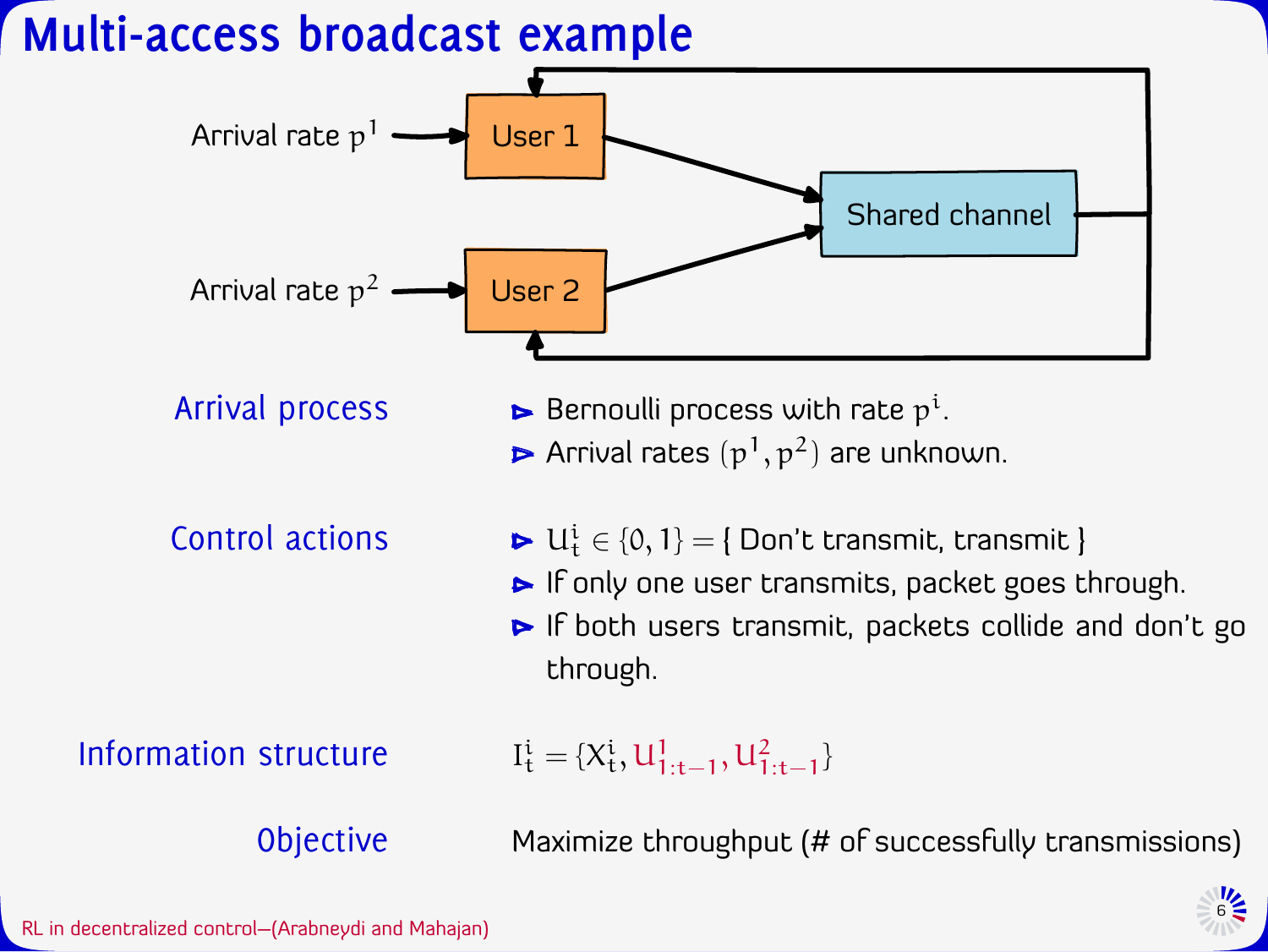# **Solution methodology**

#### The basic idea

- Step 1 Follow the common information approach [NMT13] to convert the decentralized control problem into a centralized (partially-observed) control problem
- Step 2 Use a Reinforcement-learning algorithm for POMDPs to learn the optimal strategy when the model is unknown

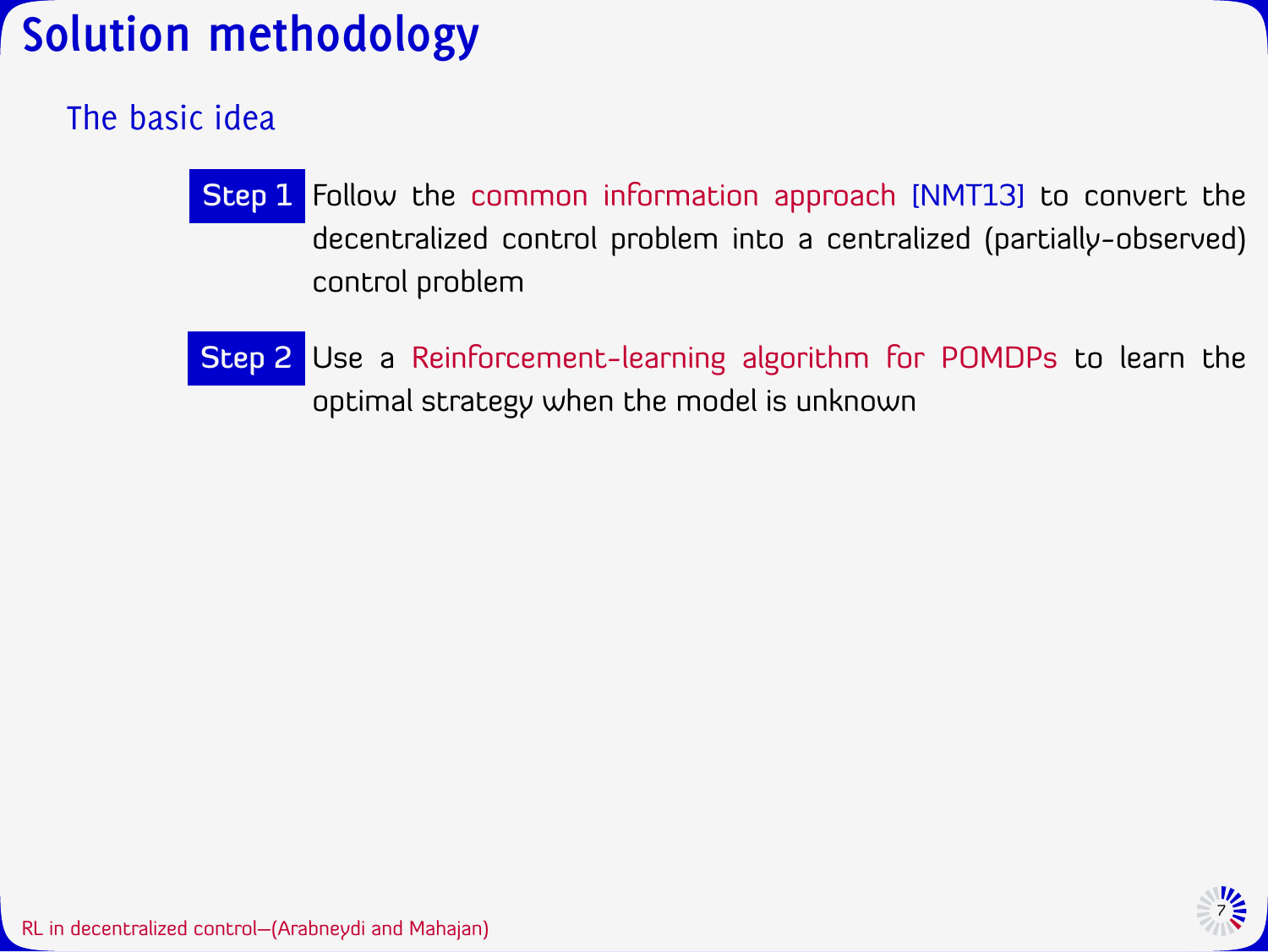# **Solution methodology**

#### The basic idea

- Step 1 Follow the common information approach [NMT13] to convert the decentralized control problem into a centralized (partially-observed) control problem
- Step 2 Use a Reinforcement-learning algorithm for POMDPs to learn the optimal strategy when the model is unknown

#### We propose a new reinforcement-learning algorithm for POMDPs

Given a belief state, the reachable set of belief states (under all strategies) is countable. Therefore,

 $POMDP =$  Countable state MDP

- ► Countable state MDPs can be approximated by a sequence of finite-state MDPs.
- $\blacktriangleright$  Guarantees convergence to  $\varepsilon$ -optimal strategy.

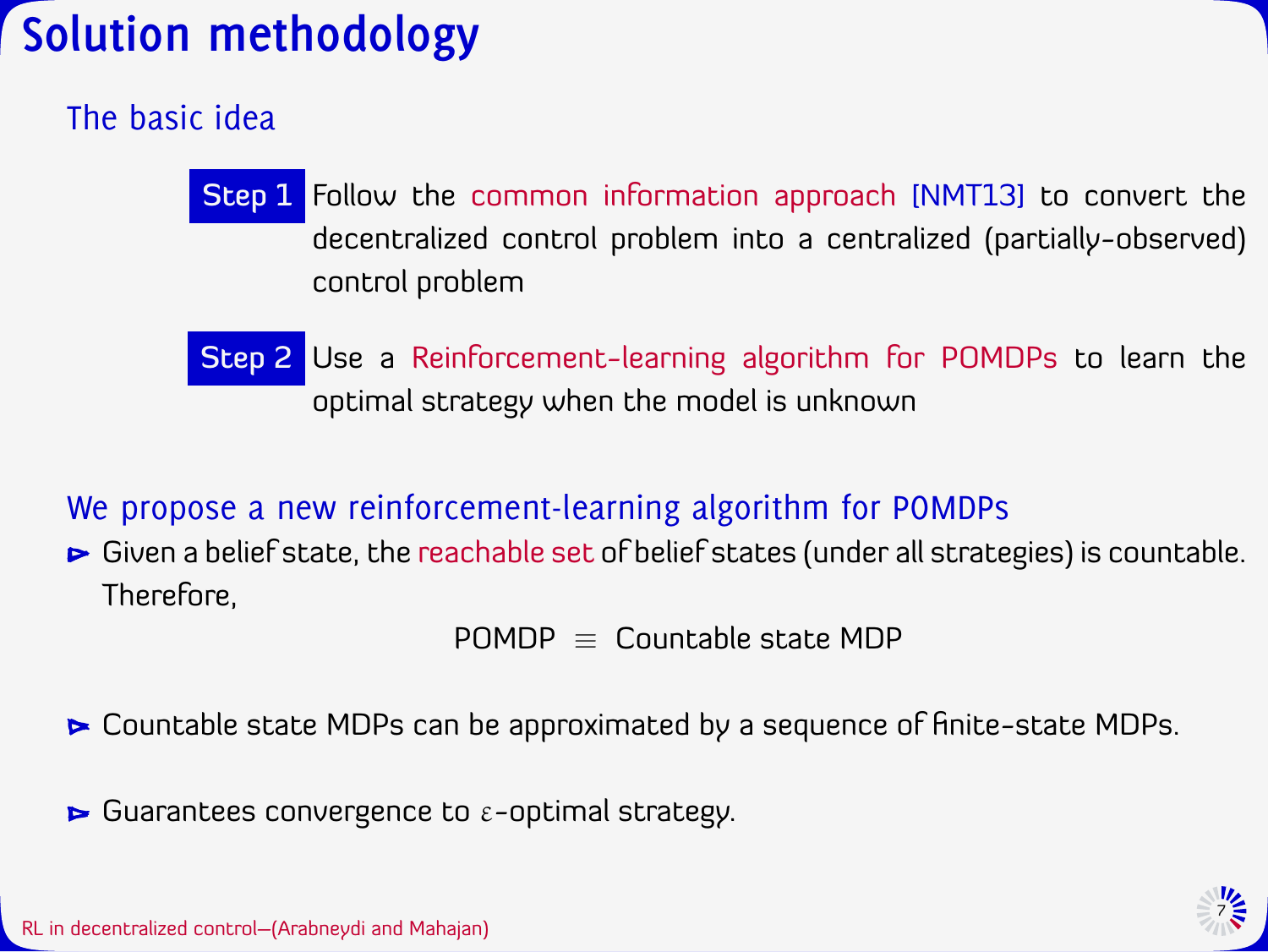# **Step 1: Converting the decentralized system into an equivalent centralized system**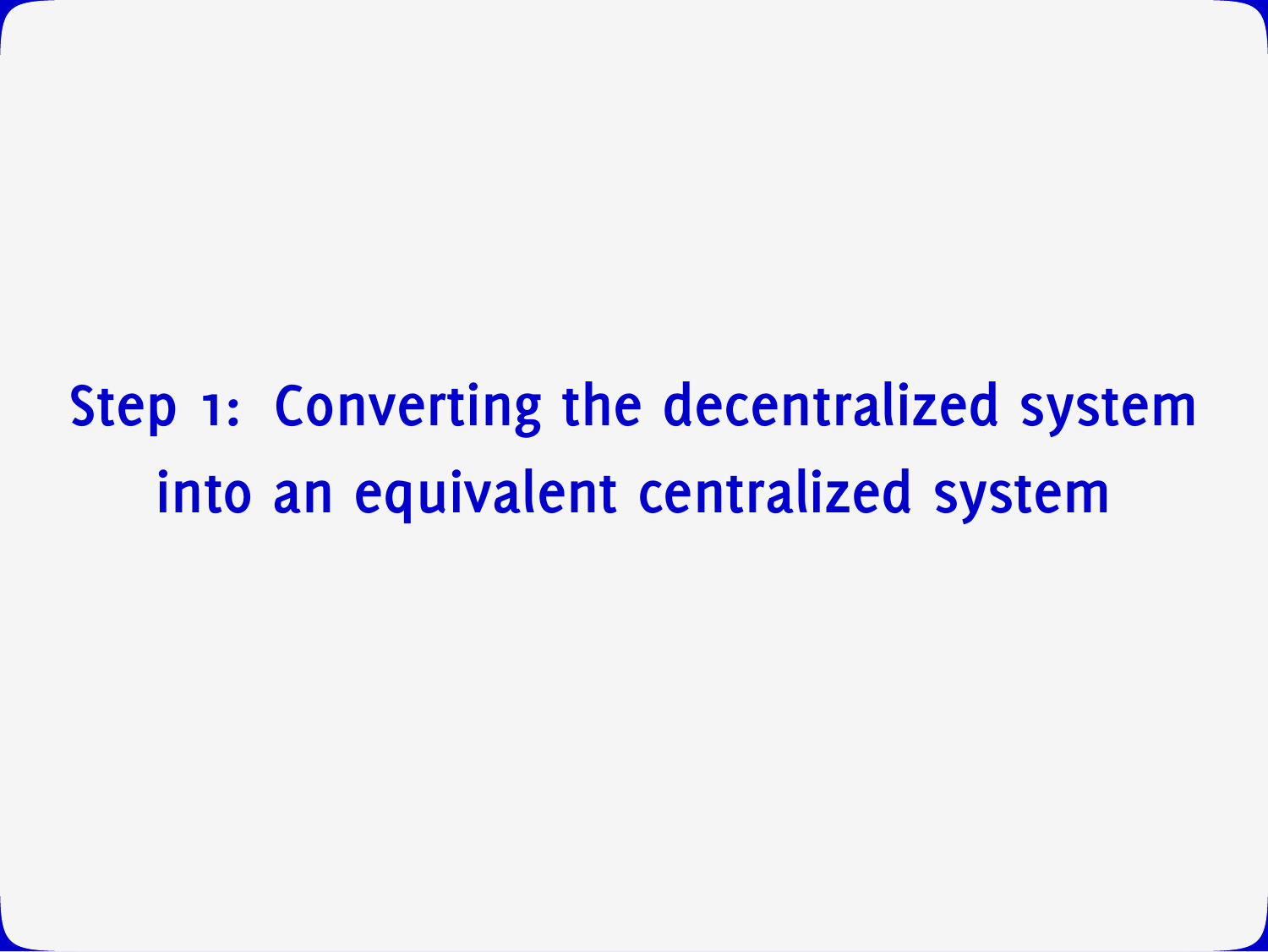

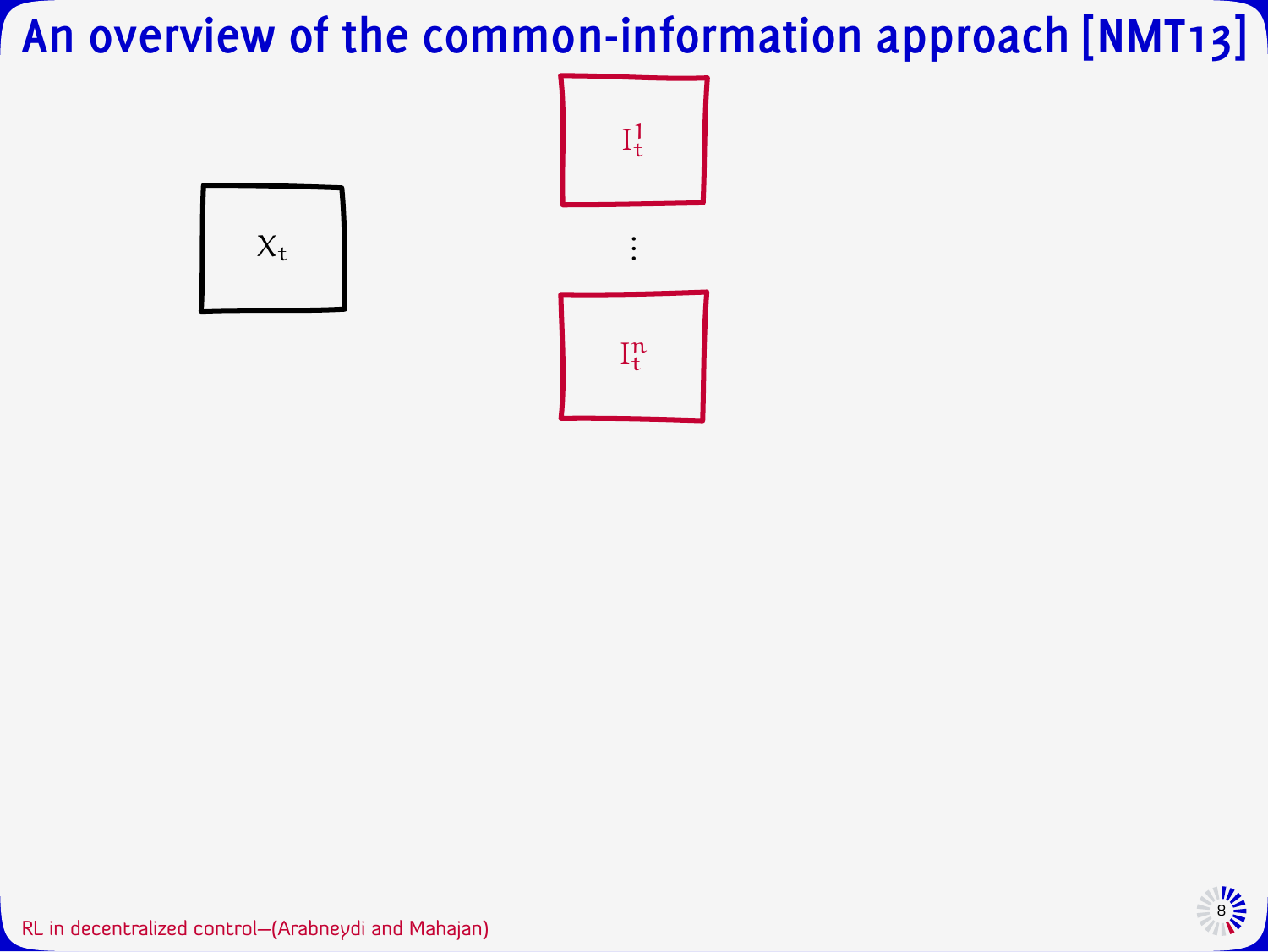



Common infomation τ≥t n  $\begin{matrix} | & | \\ i = 1 \end{matrix}$  $I_{\tau}^{i}$ ,  $Z_{t} = C_{t} \setminus C_{t-1}$ . Local information  $\mathbf{t}^{\mathfrak{i}} = \mathbf{I}^{\mathfrak{i}}_{\mathfrak{t}} \setminus \mathsf{C}_{\mathfrak{t}}.$ Prescriptions  $\frac{i}{t}$ : L<sub>t</sub><sup>i</sup>  $\mapsto$  U<sub>t</sub><sup>i</sup>.

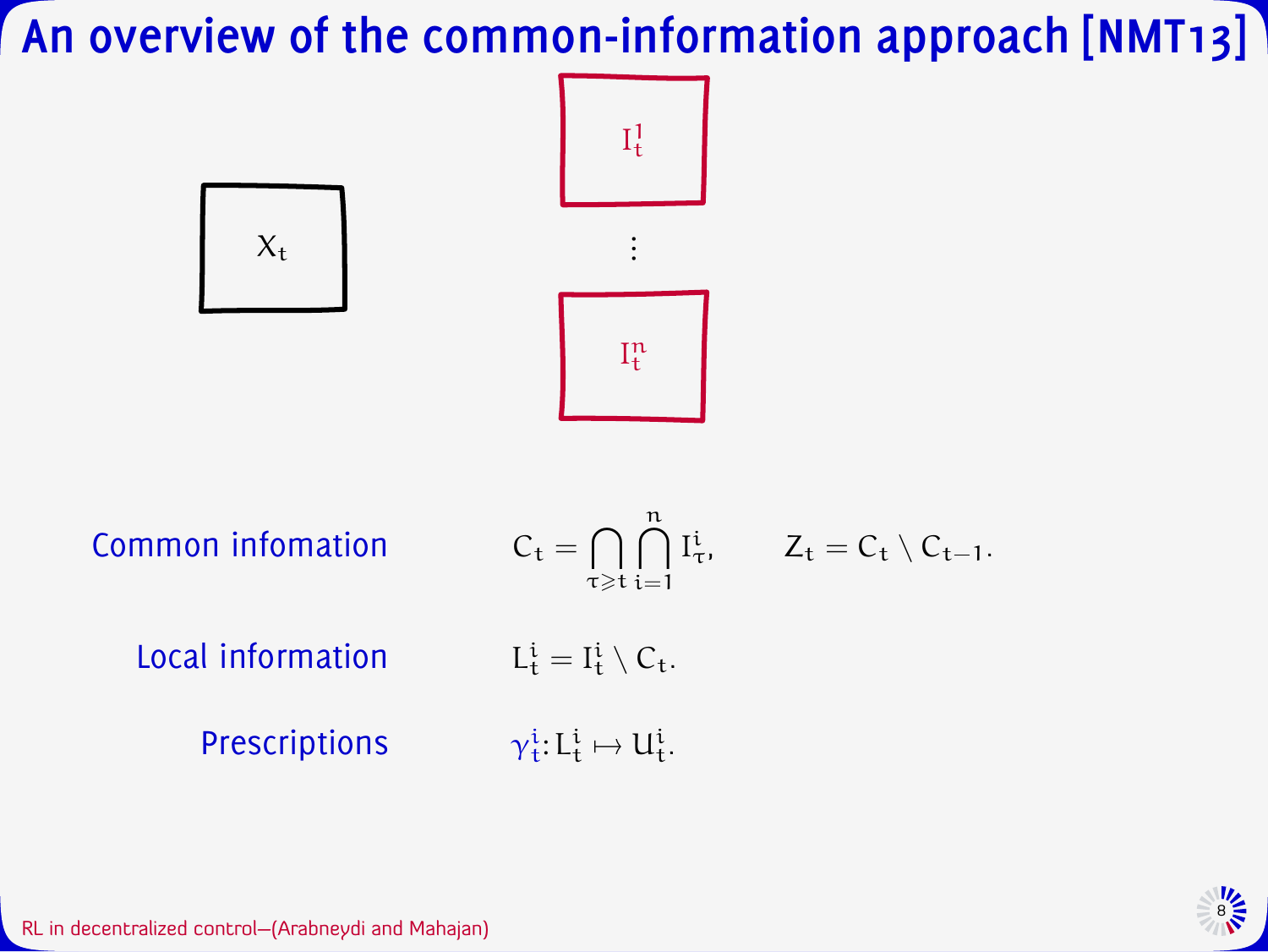



Common information 
$$
C_t = \bigcap
$$

$$
C_t = \bigcap_{\tau \geqslant t} \bigcap_{i=1}^n I_{\tau}^i, \qquad Z_t = C_t \setminus C_{t-1}.
$$

Local information

Prescriptions

$$
L^i_t = I^i_t \setminus C_t.
$$

$$
\gamma^i_t\hbox{:}\, L^i_t\mapsto U^i_t.
$$

. Partial history sharing

$$
\blacktriangleright |\mathcal{L}_{t}^{i}| \text{ is uniformly bounded}
$$

$$
\textbf{P} \quad L^i_{t+1} \subseteq \{L^i_t, U^i_t \Upsilon^i_{t+1}\}
$$



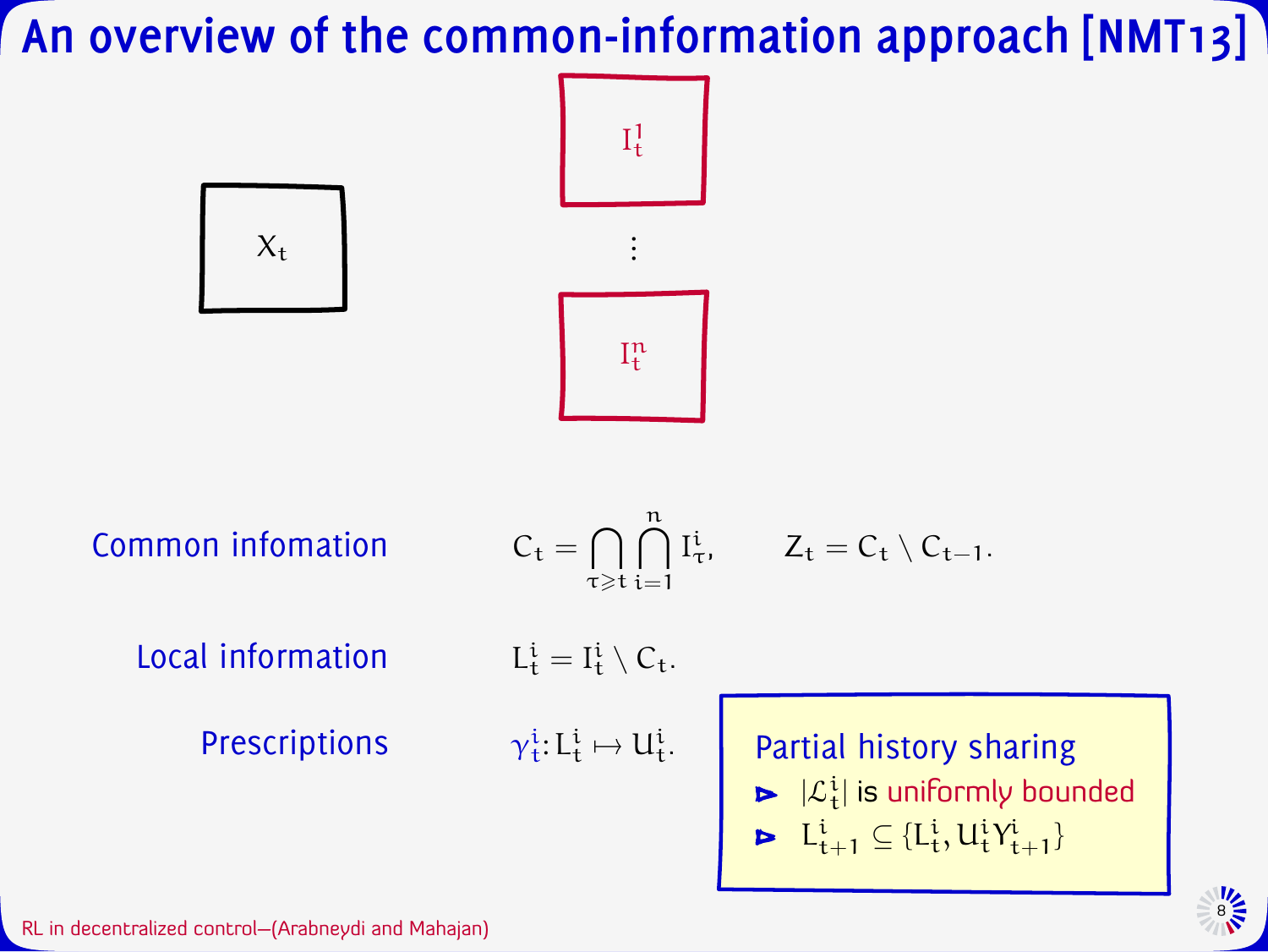



Common infomation

$$
C_t = \bigcap_{\tau \geqslant t} \bigcap_{i=1}^n I_\tau^i, \qquad Z_t = C_t \setminus C_{t-1}.
$$

Local information

Prescriptions

$$
L^i_t = I^i_t \setminus C_t.
$$

$$
\gamma^i_t\hbox{:}\, L^i_t\mapsto U^i_t.
$$

. Partial history sharing

$$
\blacktriangleright |\mathcal{L}_{t}^{i}| \text{ is uniformly bounded}
$$

$$
\textbf{P} \quad L^i_{t+1} \subseteq \{L^i_t, U^i_t \Upsilon^i_{t+1}\}
$$



8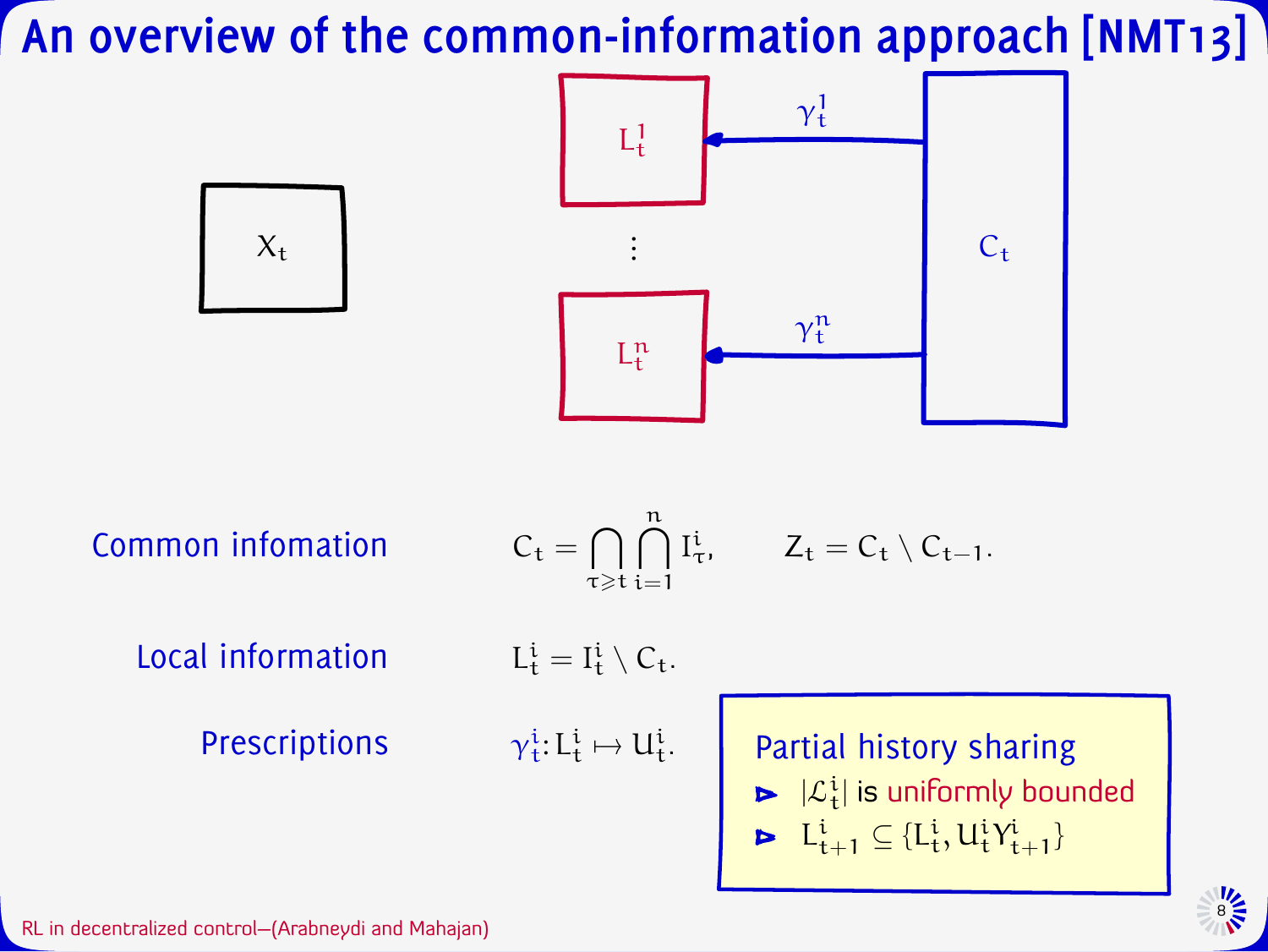





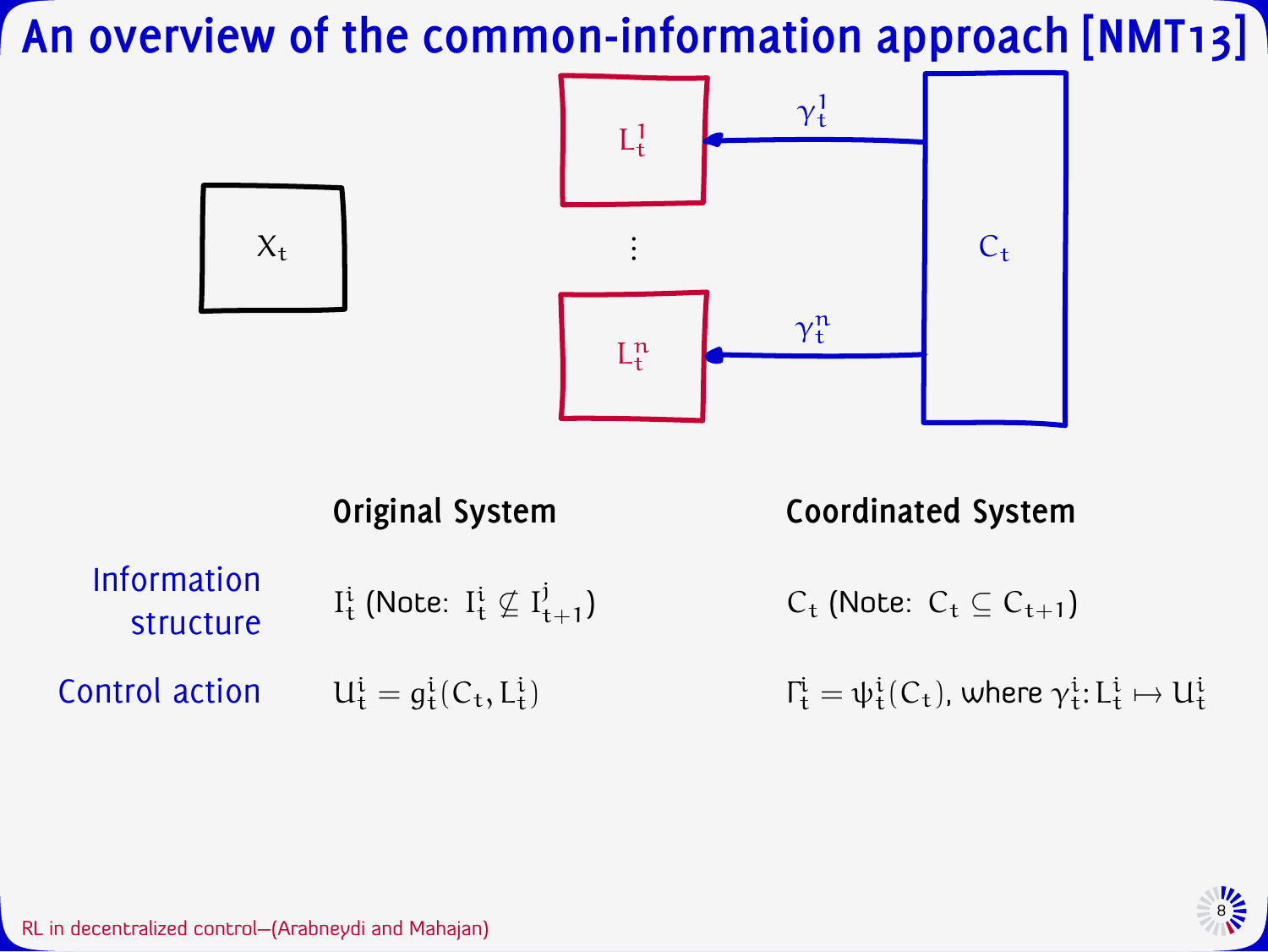

If we choose  $g^i_t(C_t,L^i_t)=\psi^i_t(C_t)(L^i_t)$ , the both systems have identical realization of system variables. Hence, the systems are equivalent.

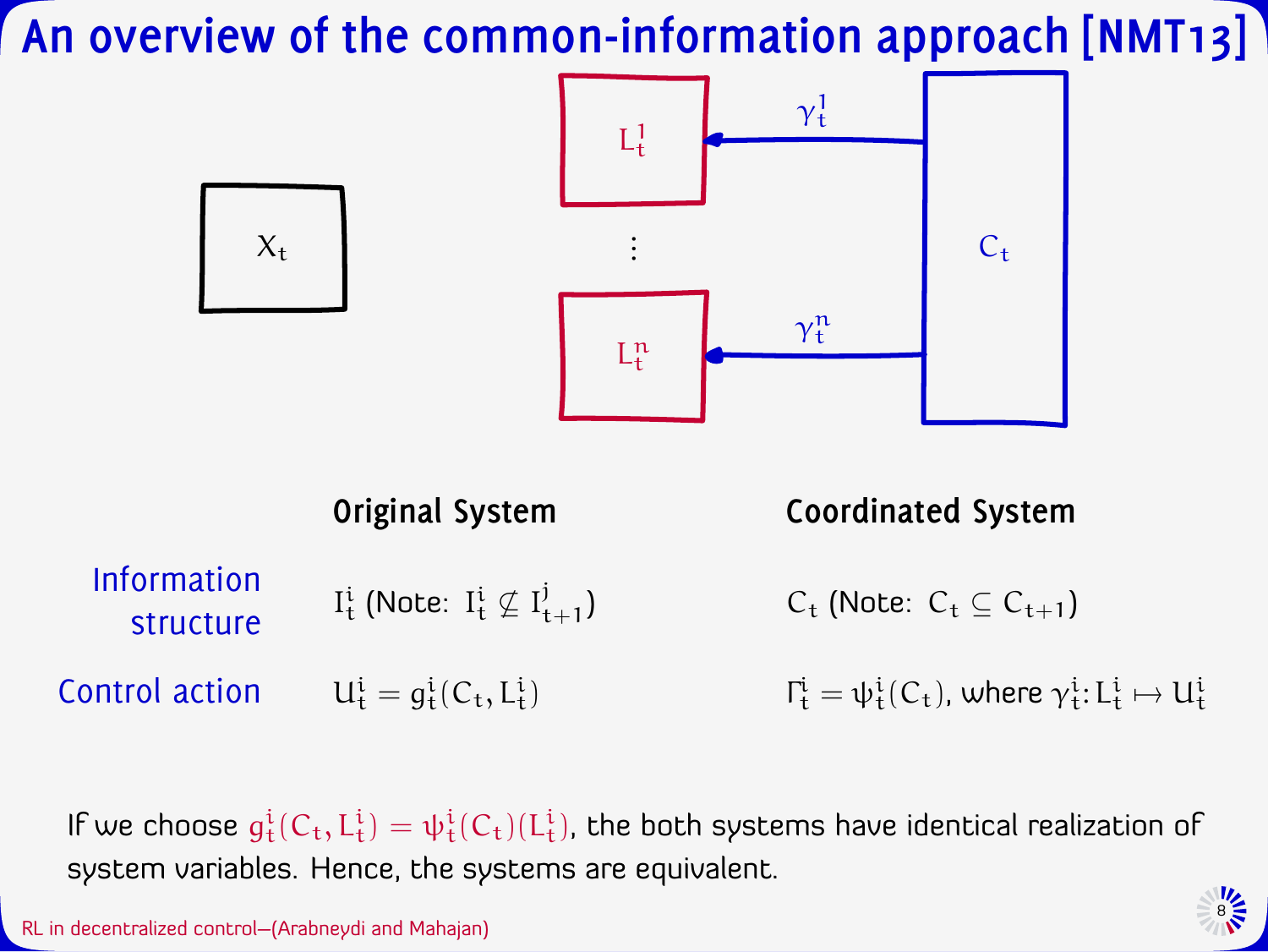

If we choose  $g^i_t(C_t,L^i_t)=\psi^i_t(C_t)(L^i_t)$ , the both systems have identical realization of system variables. Hence, the systems are equivalent.

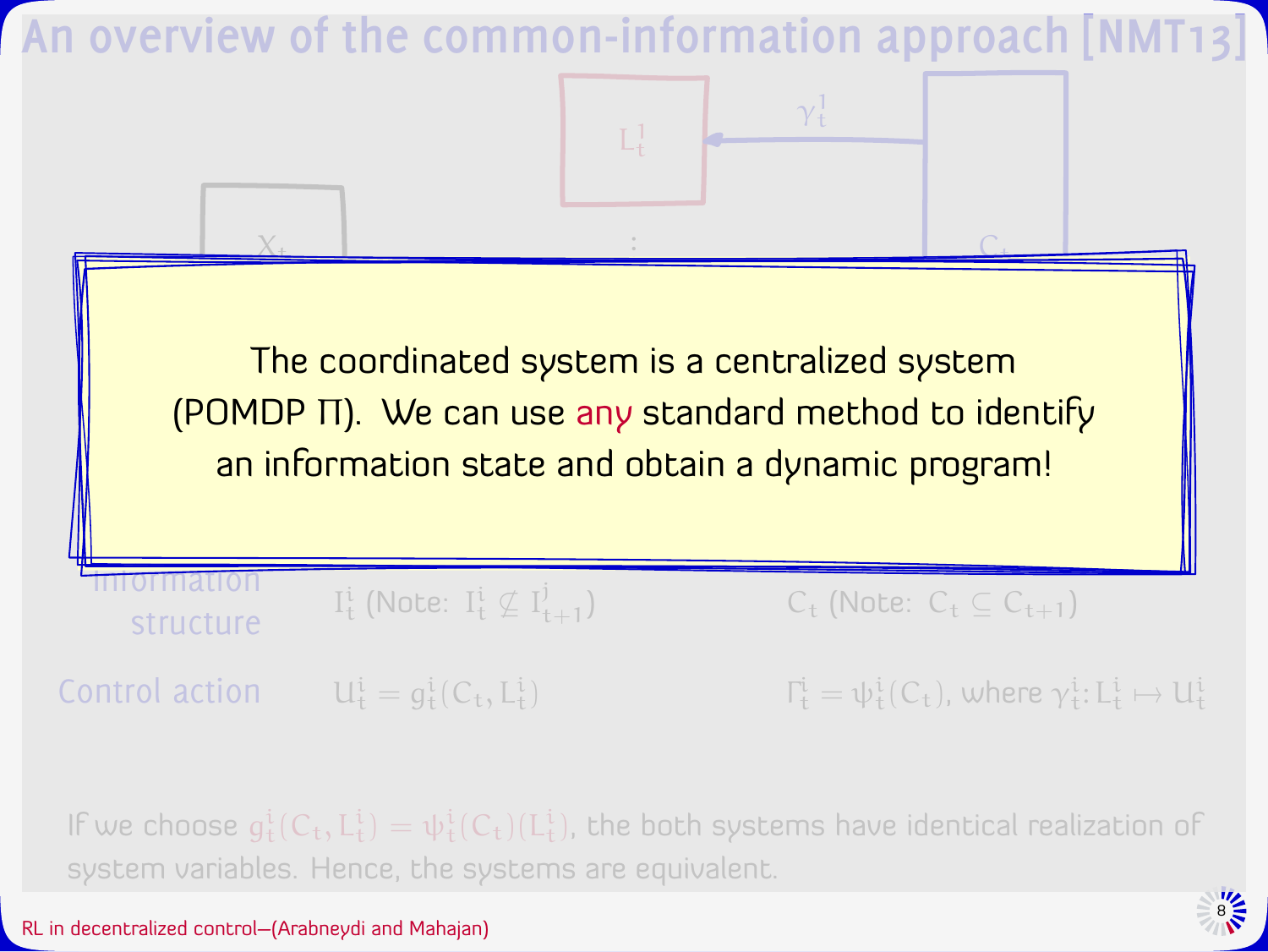# **Step 2: Reinforcement learning for POMDPs**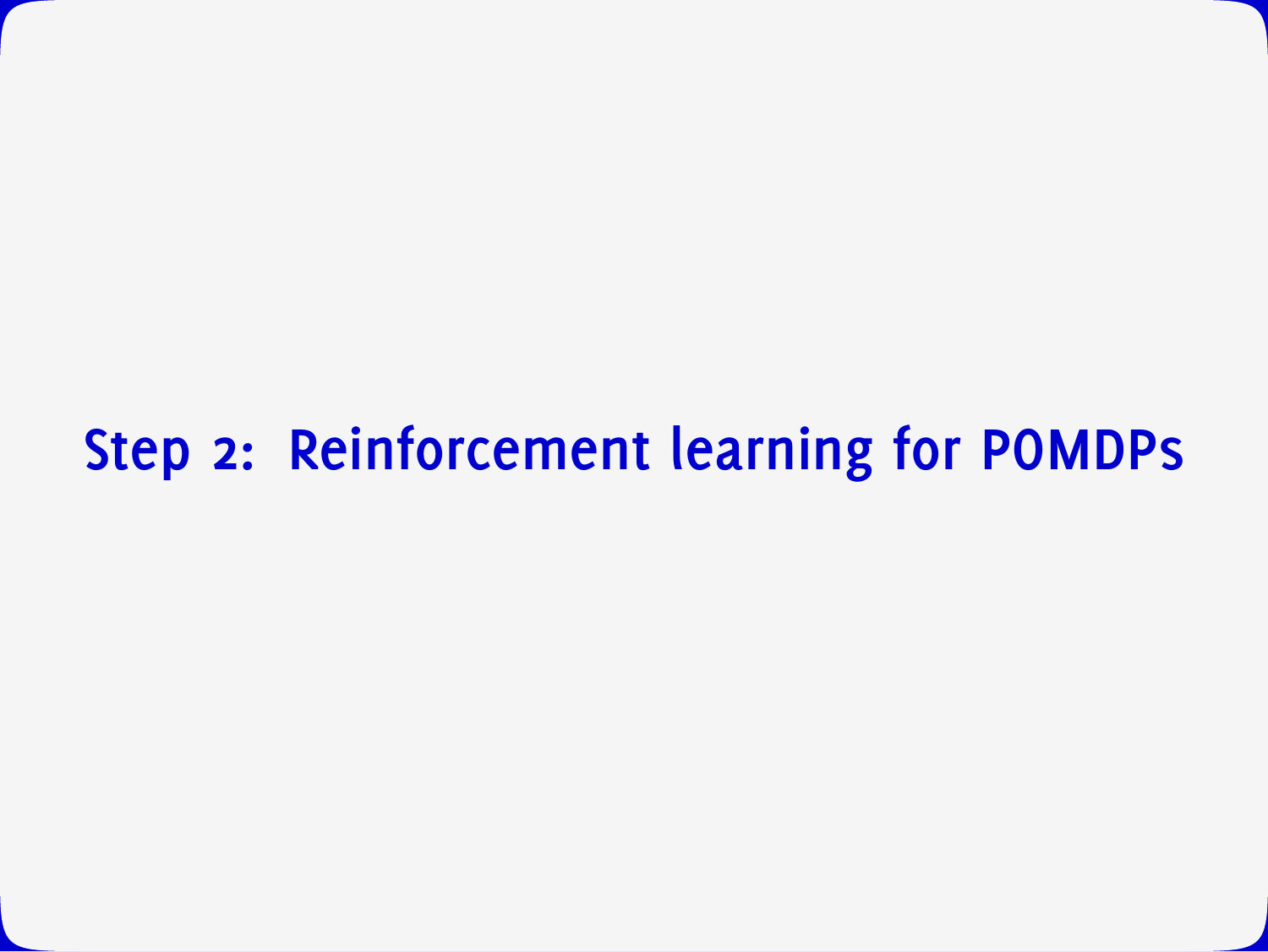

- $\triangleright$   $\mathcal{R}_1$  = (Finite) set of initial information states
- $\triangleright$   $S_1 = A$  set isomorphic to  $\mathcal{R}_1$  that does not depend on the unknowns.
- Surjection B between  $\mathcal{R}_1$  and  $\mathcal{S}_1$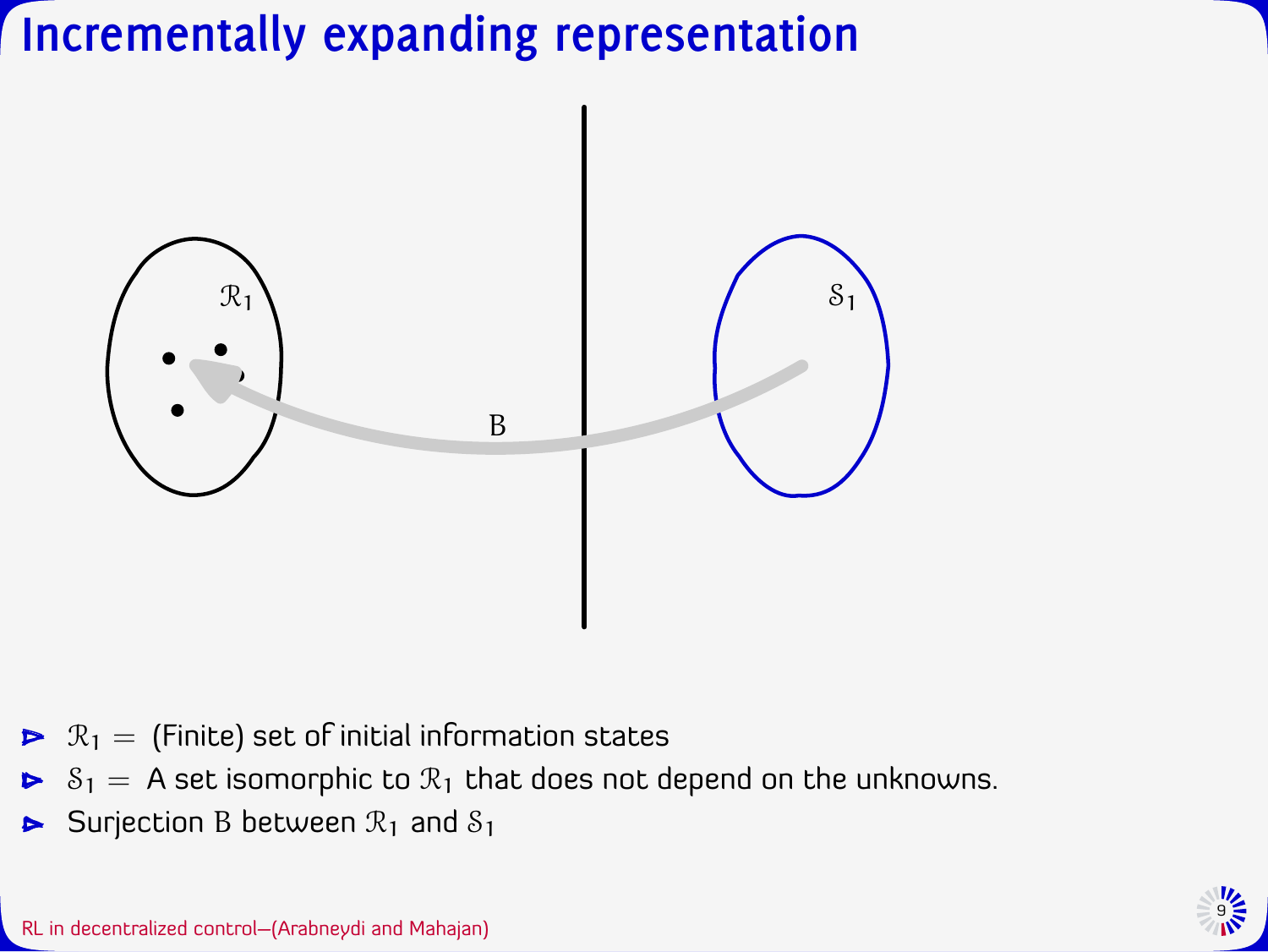

 $\blacktriangleright \mathcal{R}_2 = {\varphi(\pi, z, \gamma) : \pi \in \mathcal{R}_1, z \in \mathcal{Z}, \gamma \in \Gamma}.$ 

There exists a function  $\tilde{f}$  (that does not depend on unknowns) such that for every  $s \in \mathcal{S}_1$ ,  $\blacktriangleright$  $z \in \mathcal{Z}, \gamma \in \Gamma$ 

 $B(\tilde{f}(s, z, \gamma)) = \varphi(B(s), z, \gamma), \qquad \mathcal{S}_2 = {\tilde{f}(s, z, \gamma) : s \in \mathcal{S}_1, z \in \mathcal{Z}, \gamma \in \Gamma}$ 

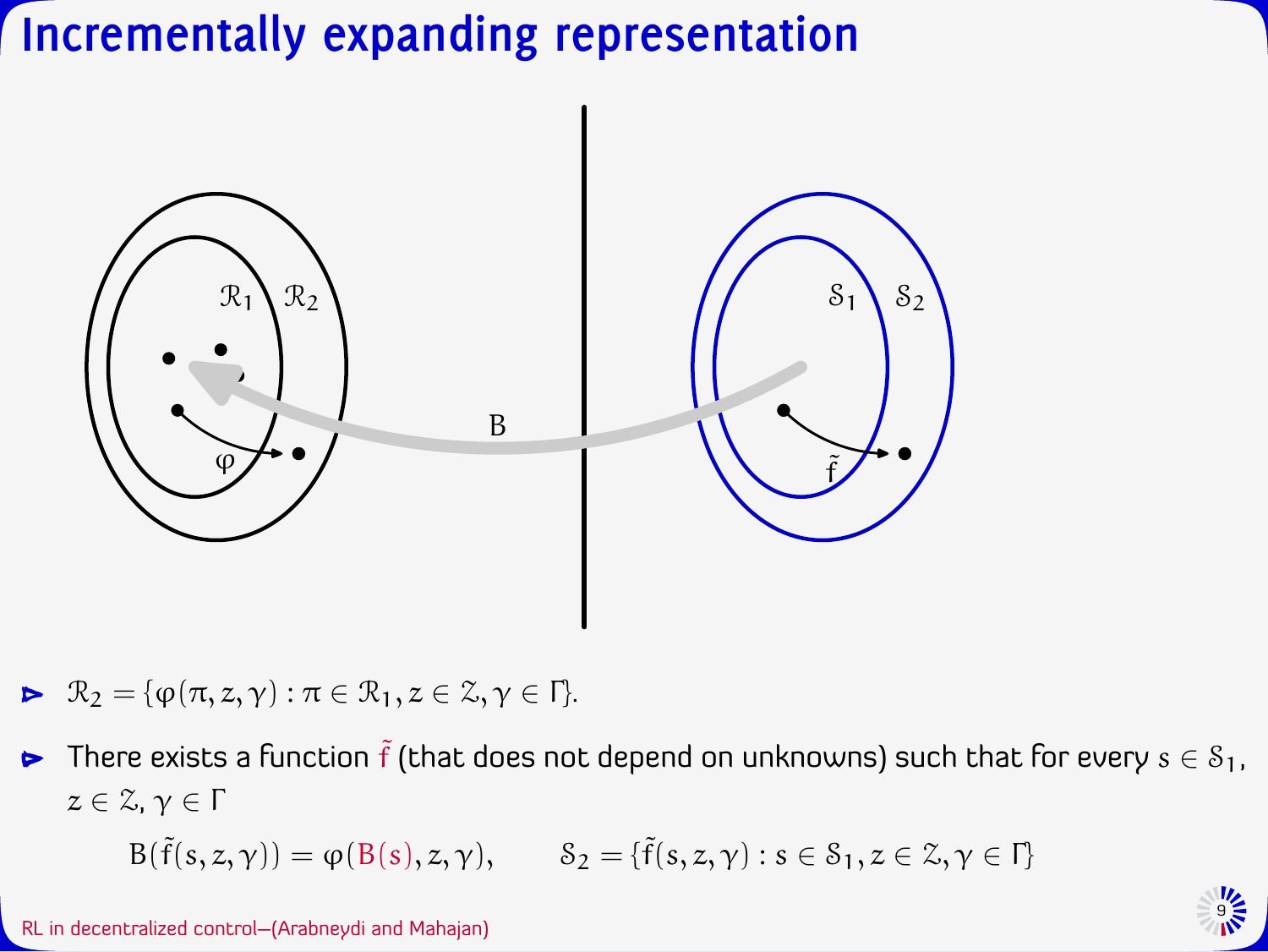

 $\blacktriangleright \mathcal{R}_2 = {\varphi(\pi, z, \gamma) : \pi \in \mathcal{R}_1, z \in \mathcal{Z}, \gamma \in \Gamma}.$ 

**►** There exists a function  $\tilde{f}$  (that does not depend on unknowns) such that for every  $s \in S_1$ ,  $z \in \mathcal{Z}, \gamma \in \Gamma$ 

 $B(\tilde{f}(s, z, \gamma)) = \varphi(B(s), z, \gamma), \qquad \mathcal{S}_2 = {\tilde{f}(s, z, \gamma) : s \in \mathcal{S}_1, z \in \mathcal{Z}, \gamma \in \Gamma}$ 

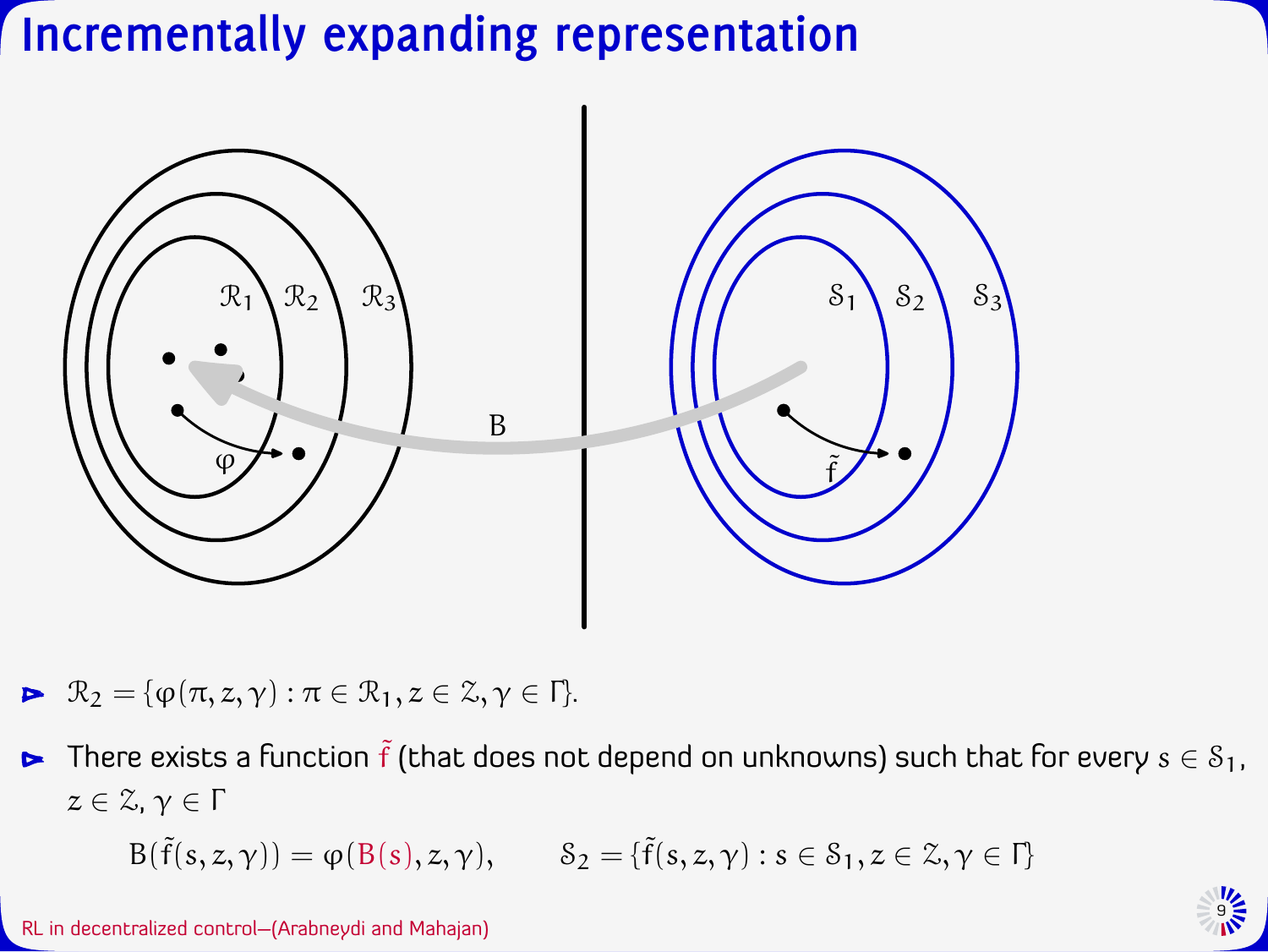

► There exists a function  $\tilde{f}$  (that does not depend on unknowns) such that for every  $s \in S_1$ ,  $z \in \mathcal{Z}, \gamma \in \Gamma$ 

 $B(\tilde{f}(s, z, \gamma)) = \varphi(B(s), z, \gamma), \qquad \mathcal{S}_2 = {\tilde{f}(s, z, \gamma) : s \in \mathcal{S}_1, z \in \mathcal{Z}, \gamma \in \Gamma}$ 

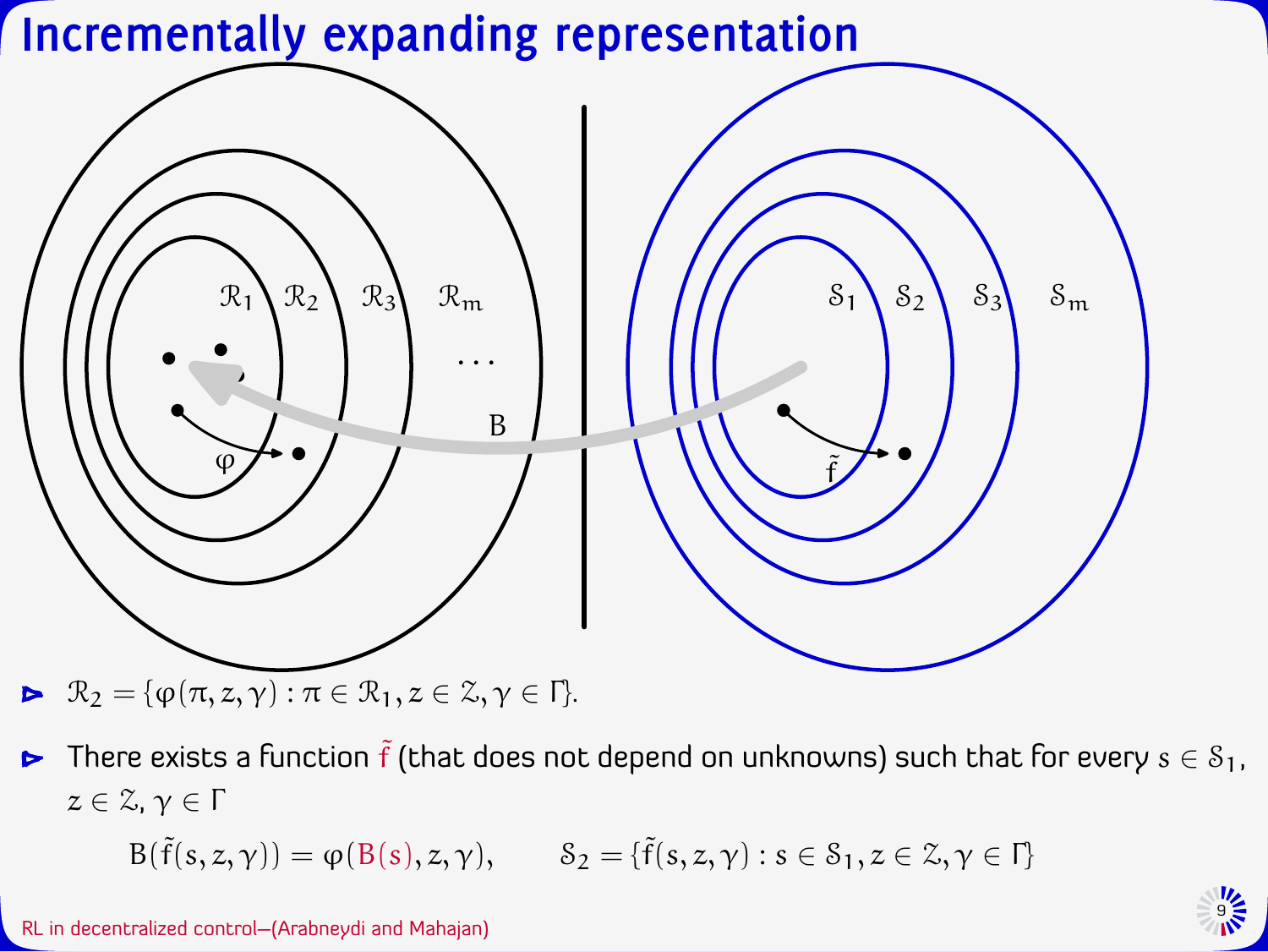

**►** There exists a function  $\tilde{f}$  (that does not depend on unknowns) such that for every  $s \in S_1$ ,  $z \in \mathcal{Z}, \gamma \in \Gamma$ 

 $B(\tilde{f}(s, z, \gamma)) = \varphi(B(s), z, \gamma), \qquad \mathcal{S}_2 = {\tilde{f}(s, z, \gamma) : s \in \mathcal{S}_1, z \in \mathcal{Z}, \gamma \in \Gamma}$ 

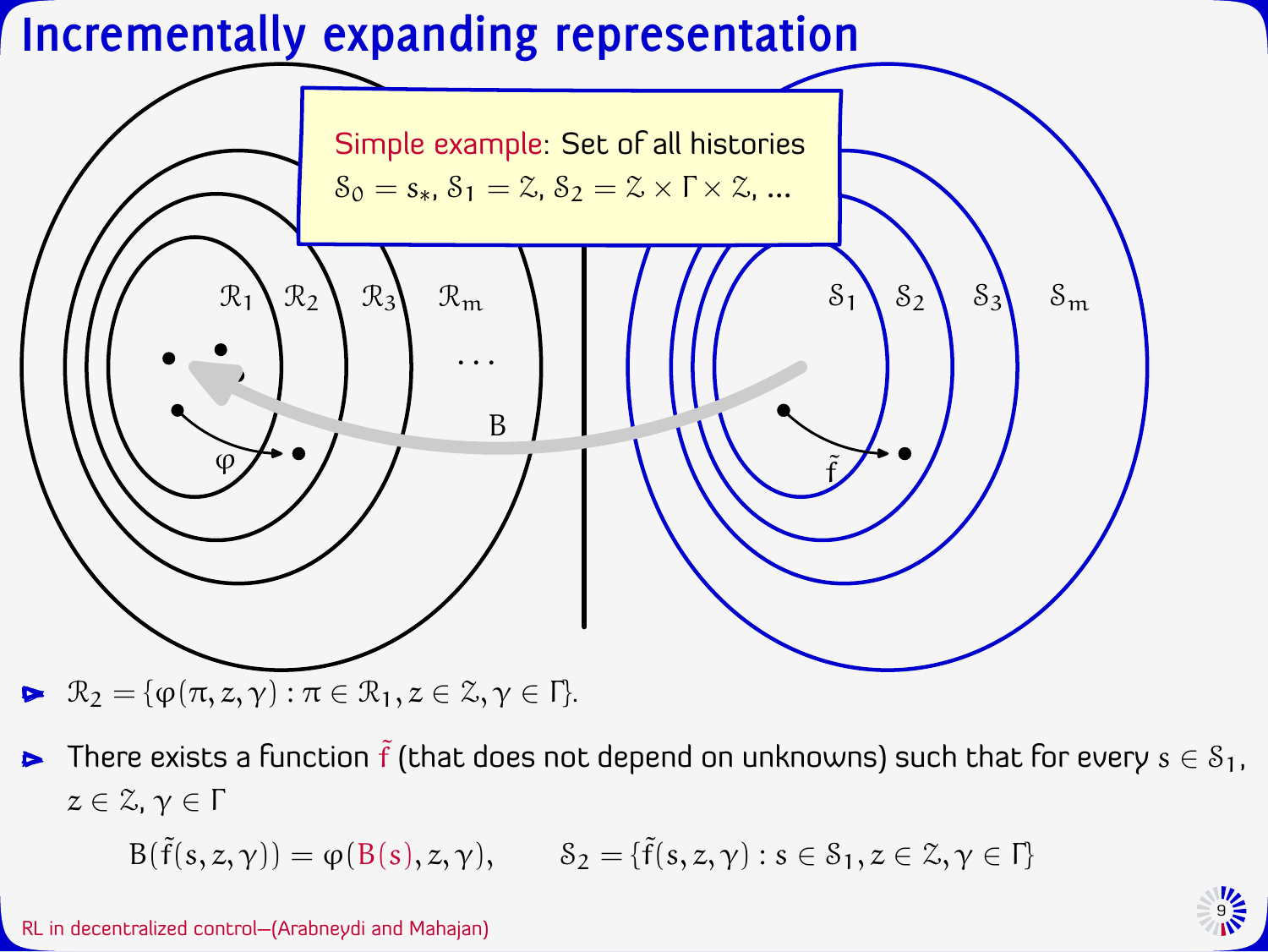- Formal definition  $\sf A$ n IER is a tuple  $\langle\{S_m\}_{m=1}^\infty, \tilde f, B\rangle$  such that  $\{S_m\}_{m=1}^\infty$  and  $\tilde{f}$  do not depend on the unknowns and  $\triangleright$   $S_1 \subset S_2 \subset \cdots \subset S_m \cdots$ 
	- For any  $s \in \mathcal{S}_m$ ,  $z \in \mathcal{Z}, \gamma \in \Gamma$ ,  $\tilde{f}(s, z, \gamma) \in \mathcal{S}_{m+1}$ .
	- ► Let  $S = \lim_{m \to \infty} S_m$ . Then B is a surjective map from S to  $\Pi$  such that  $\pi_t = B(s_t)$

Note The surjection B may depend on the unknowns.

Lemma A decentralized control system with partial history sharing has at least one IER.

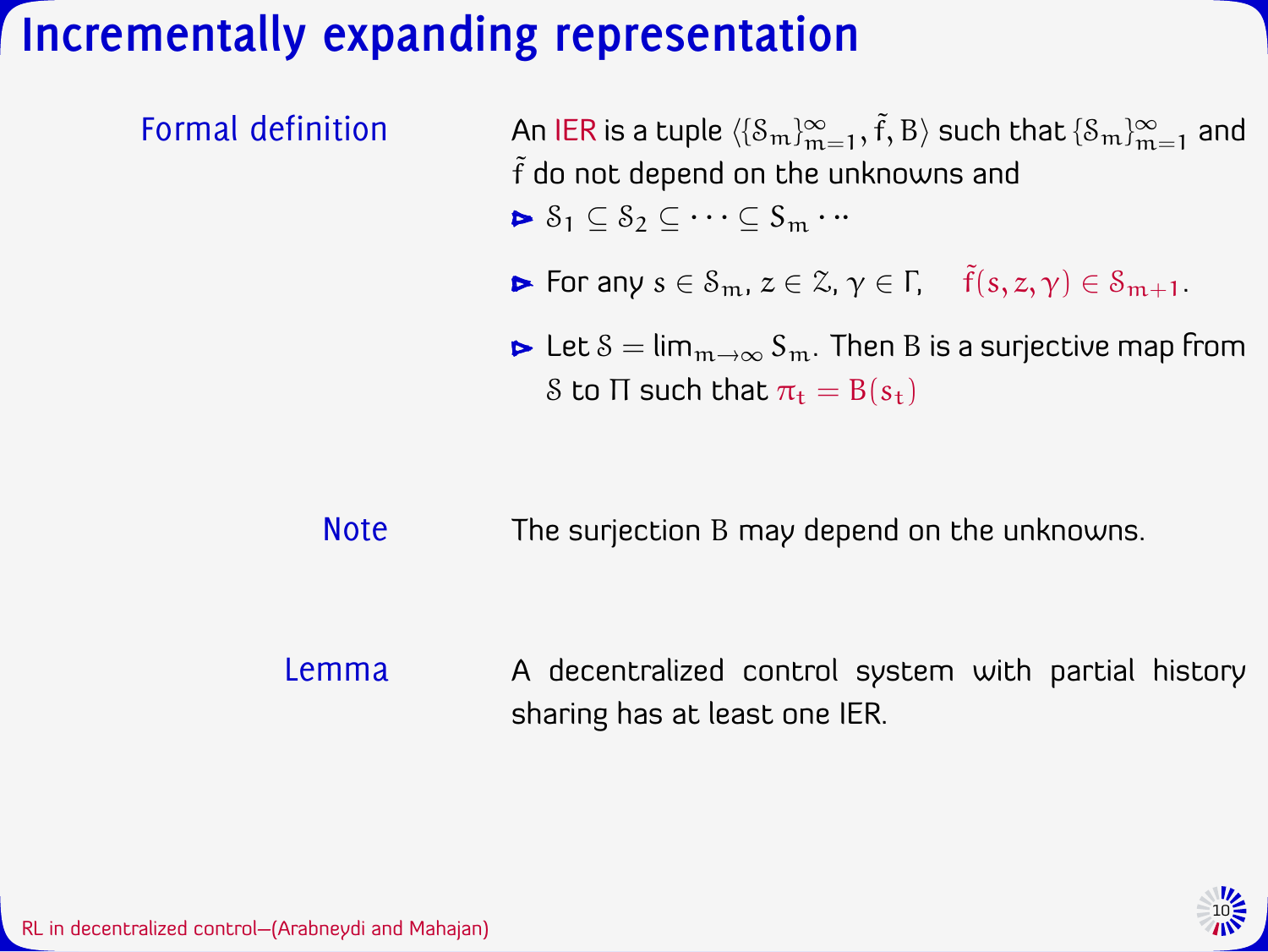Countable state MDP  $\Delta$  State Space  $\delta$ , Dynamics  $\tilde{f}$ , Action Space Γ Cost function  $\tilde{\ell}(s,\gamma) = \mathbb{E}[\ell(X,\mathbf{U})|\pi = B(s),\gamma]$ 

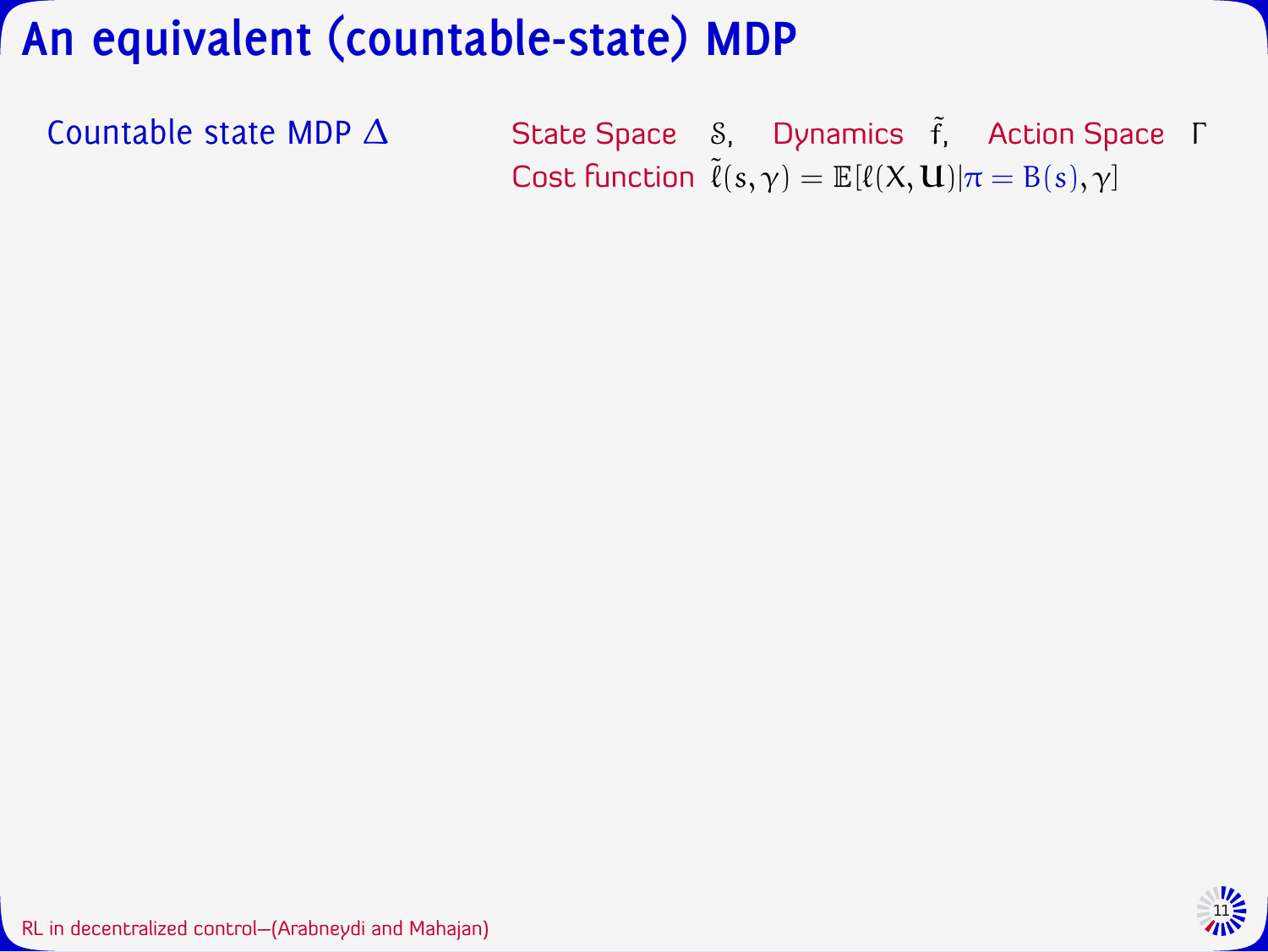Countable state MDP  $\Delta$  State Space  $\delta$ , Dynamics  $\tilde{f}$ , Action Space Γ Cost function  $\tilde{\ell}(s, \gamma) = \mathbb{E}[\ell(X, \mathbf{U}) | \pi = B(s), \gamma]$ 

Theorem The optimal strategy of MDP  $\Delta$  is equivalent to the optimal strategy of POMDP Π.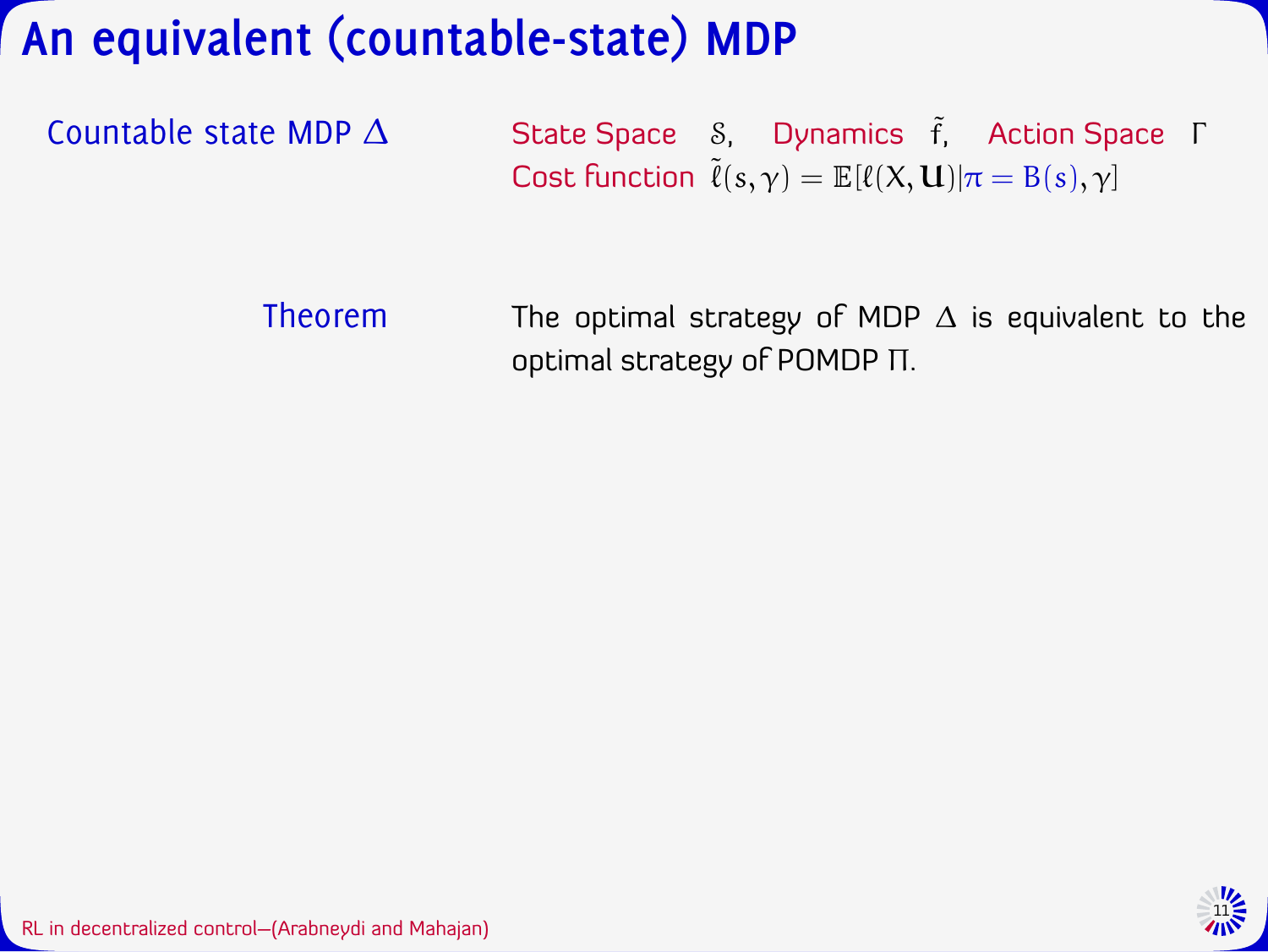Countable state MDP  $\Delta$  State Space  $\delta$ , Dynamics  $\tilde{f}$ , Action Space Γ Cost function  $\tilde{\ell}(s, \gamma) = \mathbb{E}[\ell(X, \mathbf{U}) | \pi = B(s), \gamma]$ 

Theorem The optimal strategy of MDP  $\Delta$  is equivalent to the optimal strategy of POMDP Π.

Finite state MDP  $\Delta_{\rm m}$  Consider the following truncated dynamics  $\tilde{f}_{\rm m}$  on  $\delta_{\rm m}$ . Pick a set  $D^{\circ} \in S_m$  such that for all  $s \in S_m$ ,  $z \in \mathcal{Z}$ ,  $\gamma \in \Gamma$ , set  $\tilde{f}_m(s,z,\gamma) \in D^\circ$ .

For RL, this is only possible if there exists a reset action or a homing strategy.

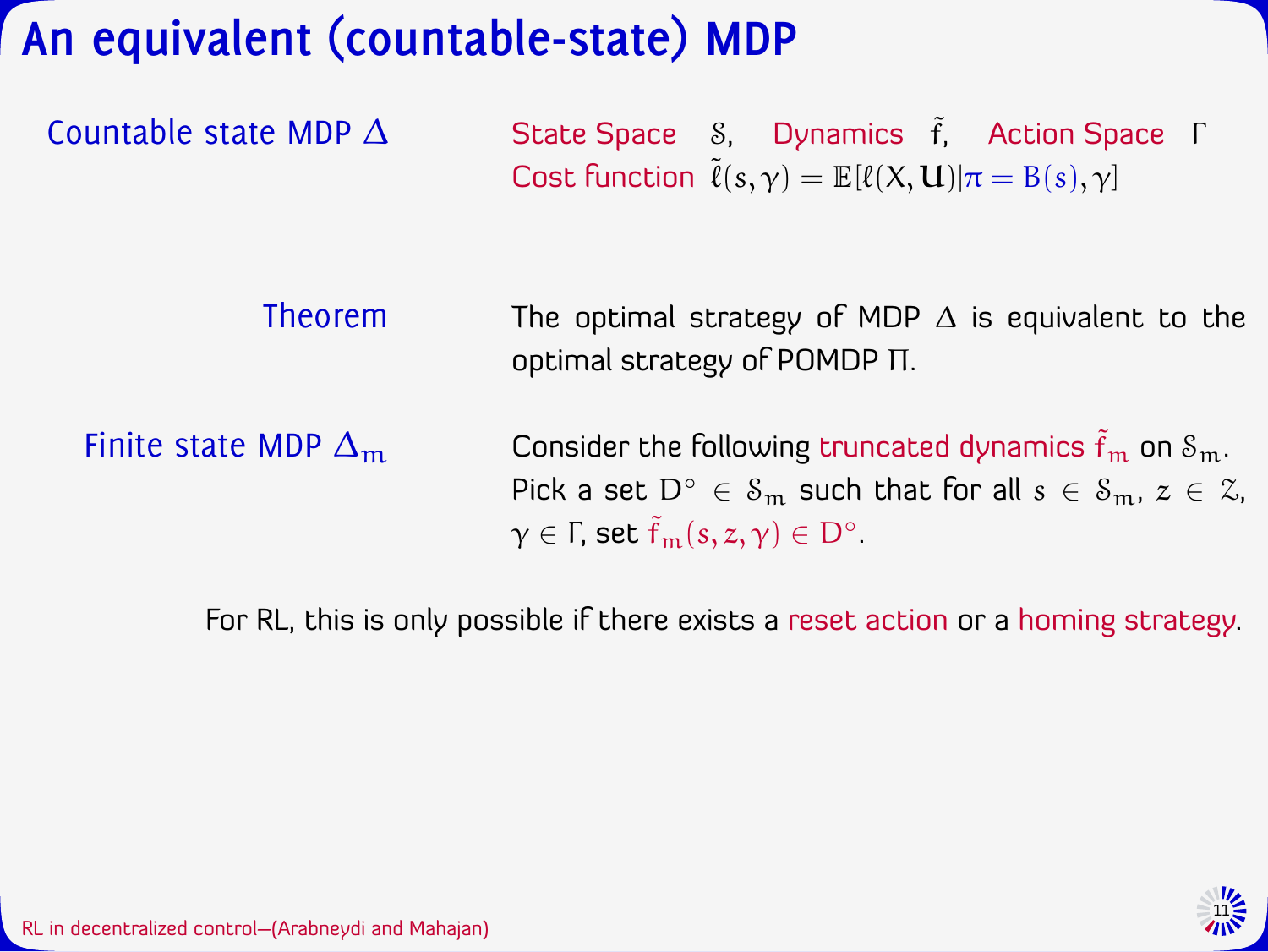Countable state MDP  $\Delta$  State Space  $\delta$ , Dynamics  $\tilde{f}$ , Action Space Γ Cost function  $\tilde{\ell}(s, \gamma) = \mathbb{E}[\ell(X, \mathbf{U}) | \pi = B(s), \gamma]$ 

Theorem The optimal strategy of MDP  $\Delta$  is equivalent to the optimal strategy of POMDP Π.

Finite state MDP  $\Delta_{\rm m}$  Consider the following truncated dynamics  $\tilde{f}_{\rm m}$  on  $\delta_{\rm m}$ . Pick a set  $D^{\circ} \in S_m$  such that for all  $s \in S_m$ ,  $z \in \mathcal{Z}$ ,  $\gamma \in \Gamma$ , set  $\tilde{f}_m(s,z,\gamma) \in D^\circ$ .

For RL, this is only possible if there exists a reset action or a homing strategy.

Theorem  $\mathsf{MDPs}\left\{ \Delta_{\mathfrak{m}} \right\}_{\mathfrak{m}=1}^\infty$  is an augmentation type approximation sequence of MDP  $\Delta$  [Sennott99].

> Therefore,  $\rm V_{\rm m}^* \rightarrow V^*$  and any limit point of the sequence  $\{\psi_m^*\}$  is optimal for  $\Delta$ .

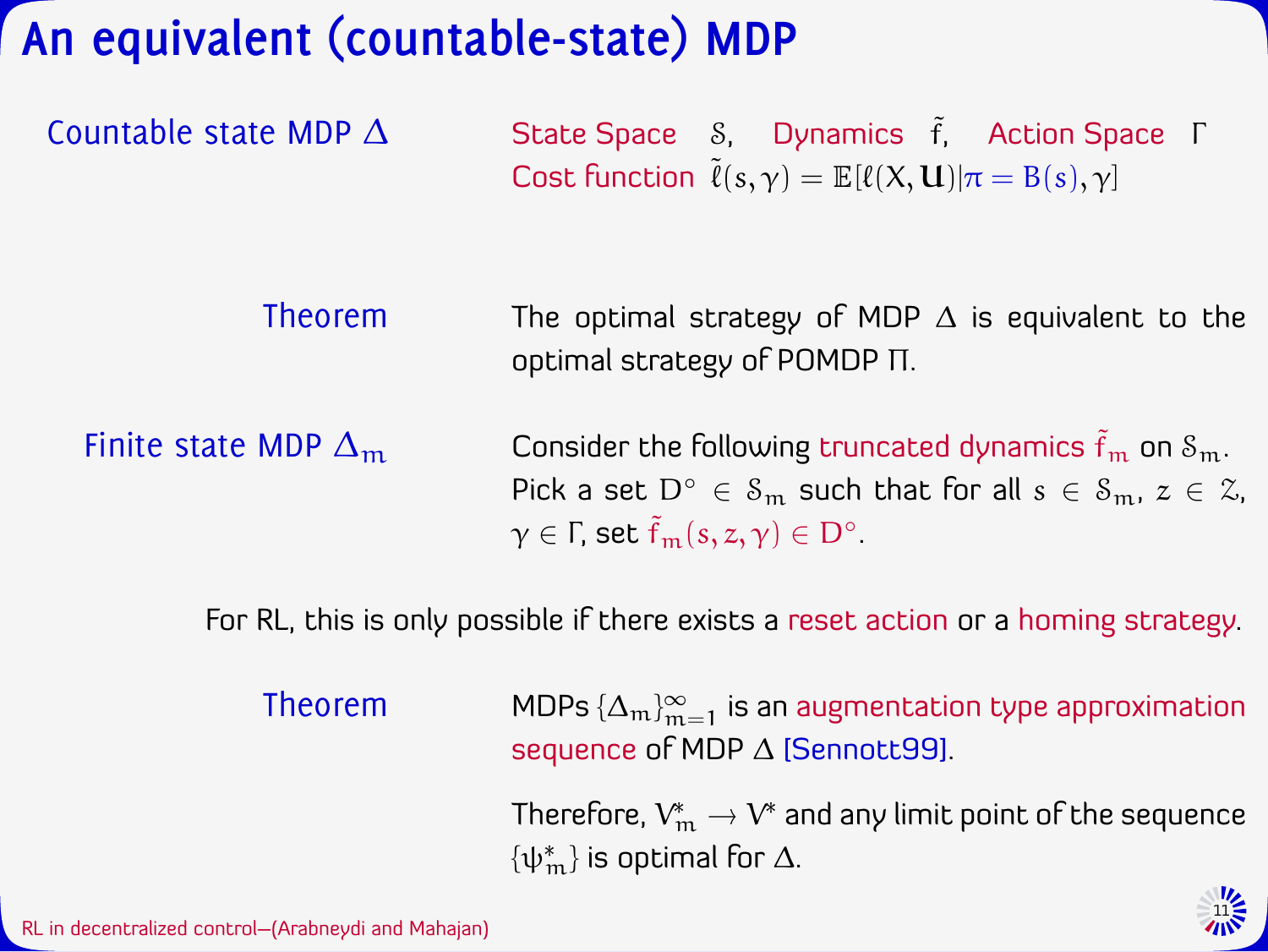**An IER converts the POMDP to an** equivalent **countable state MDP whose state space and dynamics do not depend on the unknowns.**

**The countable state MDP may be approximated by a sequence of finite state MDPs**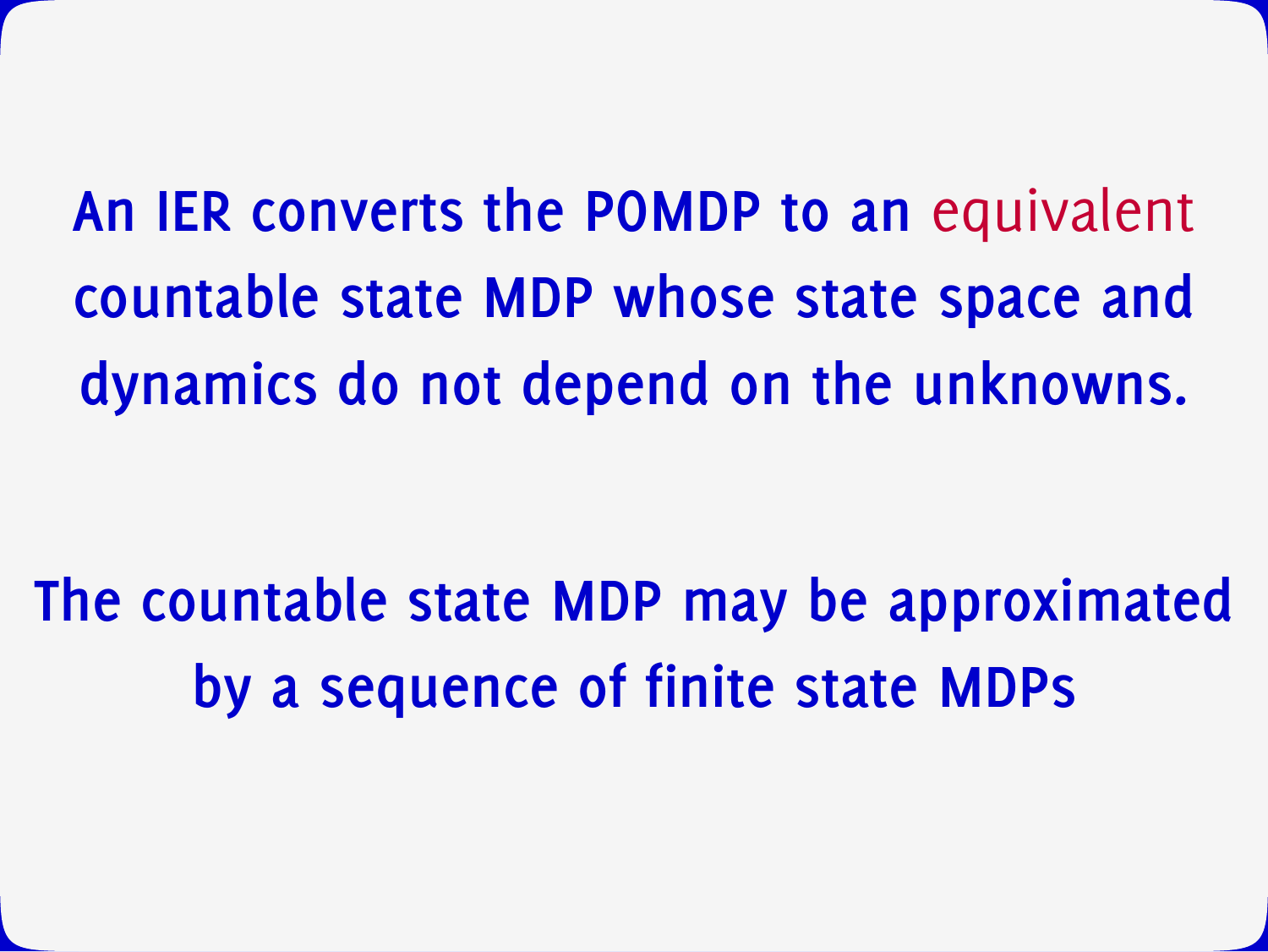## **Approximation error and RL algorithm**

| Theorem | The difference in performance between MDP $\Delta$ and                                                        |
|---------|---------------------------------------------------------------------------------------------------------------|
|         | MDP $\Delta_{\rm m}$ is bounded.                                                                              |
|         | $ J(\psi^*) - J_m(\psi^*_m)  \leq 2(\ell_{\text{max}} - \ell_{\text{min}}) \frac{\beta^{\tau_m}}{1 - \beta},$ |

where  $\tau_m \geq m$  is a model-dependent parameter.

ε-optimal RL  $\longrightarrow$  Given an ε, pick m such that

$$
2(\ell_{\text{max}}-\ell_{\text{min}})\frac{\beta^{\tau_{\text{m}}}}{1-\beta}<\epsilon.
$$

 $\blacktriangleright$  Use any RL algorithm for the finite-state MDP  $\Delta_{\rm m}$ .

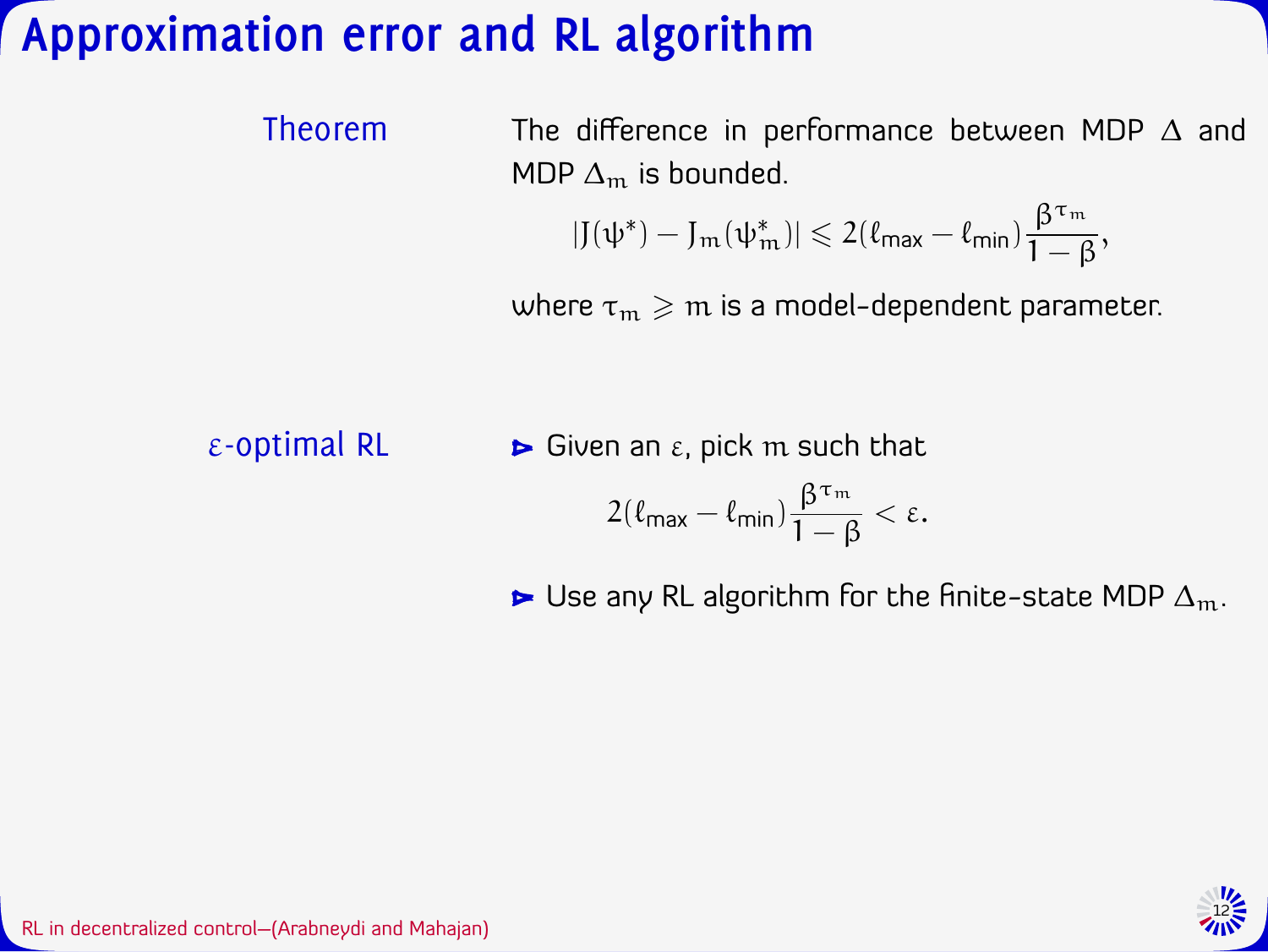### **Multi-access broadcast example**



 $U_t^i = d_t^i X_t^i$ 

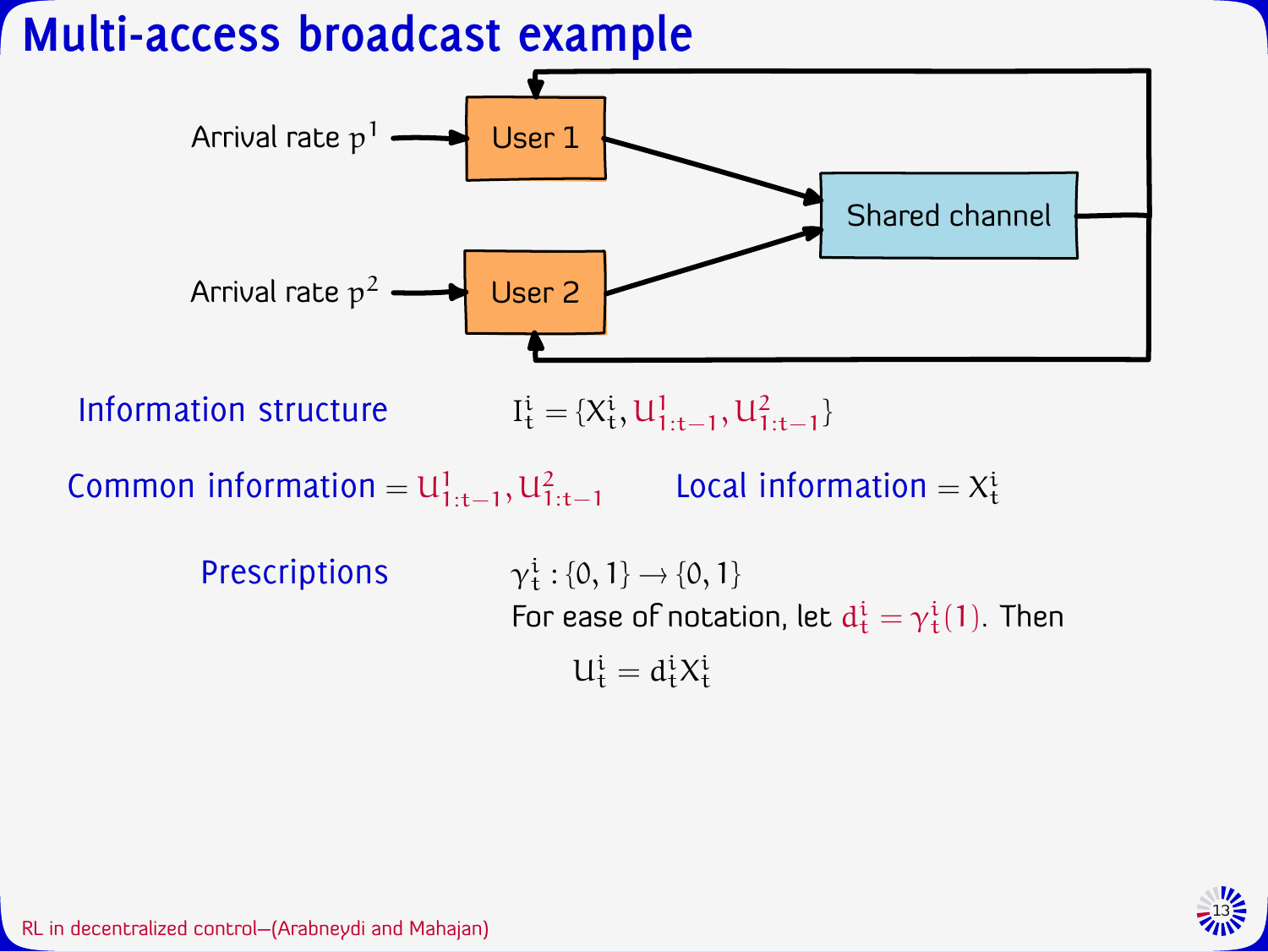### **Multi-access broadcast example**



13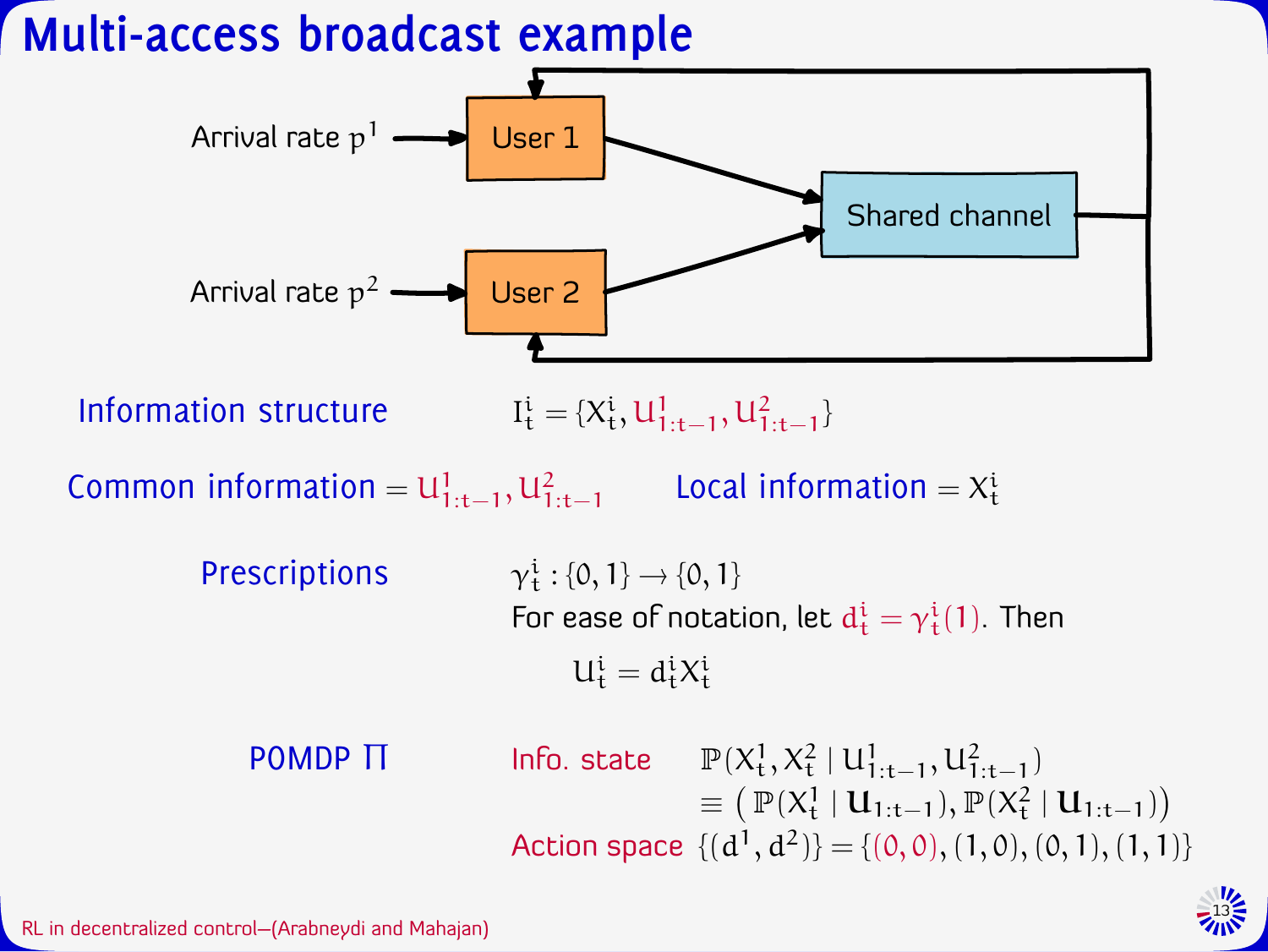## **IER for multi-access broadcast**



Parameters  $(p^1, p^2)$  are unknown. Reachable set  $\mathcal{R} = \left\{ (p^1, p^1), (p^1, 1), (1, p^2), ((T^1)^m p^1, p^2), (p^1, (T^2)^m p^2) \right\}$ .

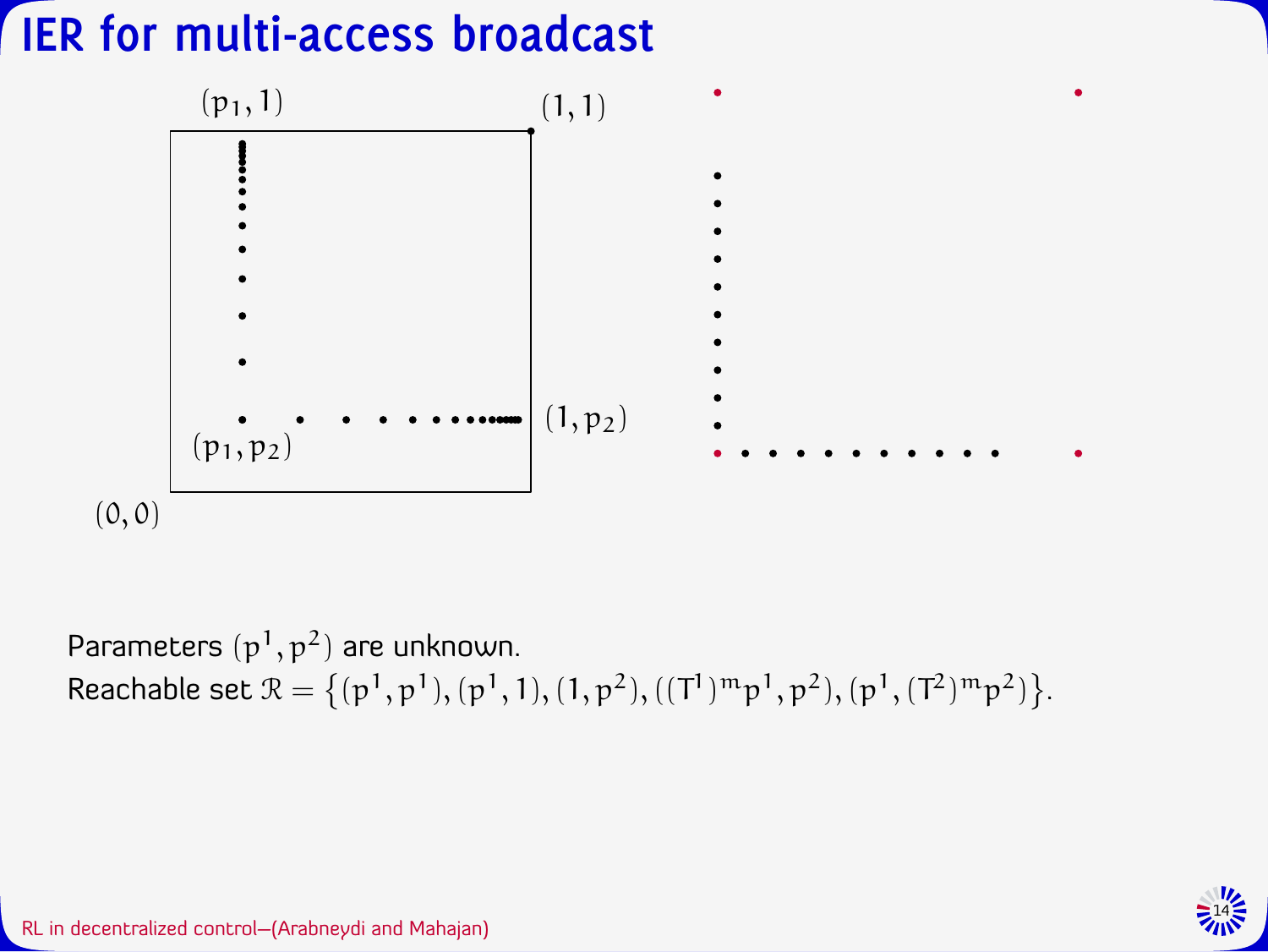## **IER for multi-access broadcast**



Parameters  $(p^1, p^2)$  are unknown. Reachable set  $\mathcal{R} = \left\{ (p^1, p^1), (p^1, 1), (1, p^2), ((T^1)^m p^1, p^2), (p^1, (T^2)^m p^2) \right\}$ .

IER Space  $S = \{(0, 0), (0, *), (*, 0), (*, *)$ ,  $(m, 0), (0, m)\}$ 

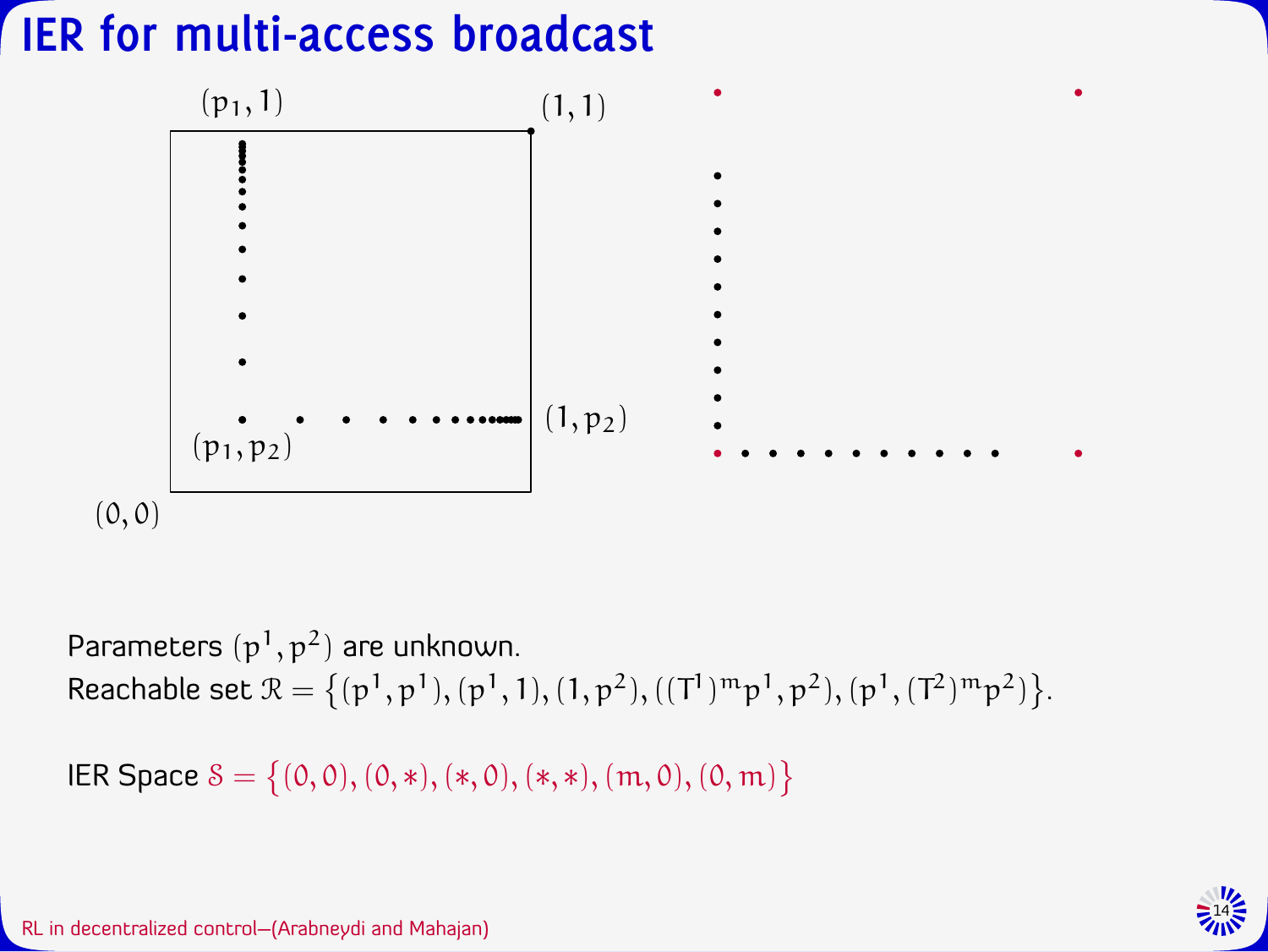## **Numerical Examples**



Parameters:  $p^1 = 0.3$ ,  $p^2 = 0.6$ ,  $\beta = 0.99$ ,  $m = 20$  $(d<sup>1</sup>, d<sup>2</sup>) = (1, 0), (d<sup>1</sup>, d<sup>2</sup>) = (0, 1), (d<sup>1</sup>, d<sup>2</sup>) = (1, 1).$ 

Reachable set under optimal strategy  $\{(0, 1), (1, 0), (2, 0), (3, 0)\}$  $\triangleright$ RL in decentralized control–(Arabneydi and Mahajan)

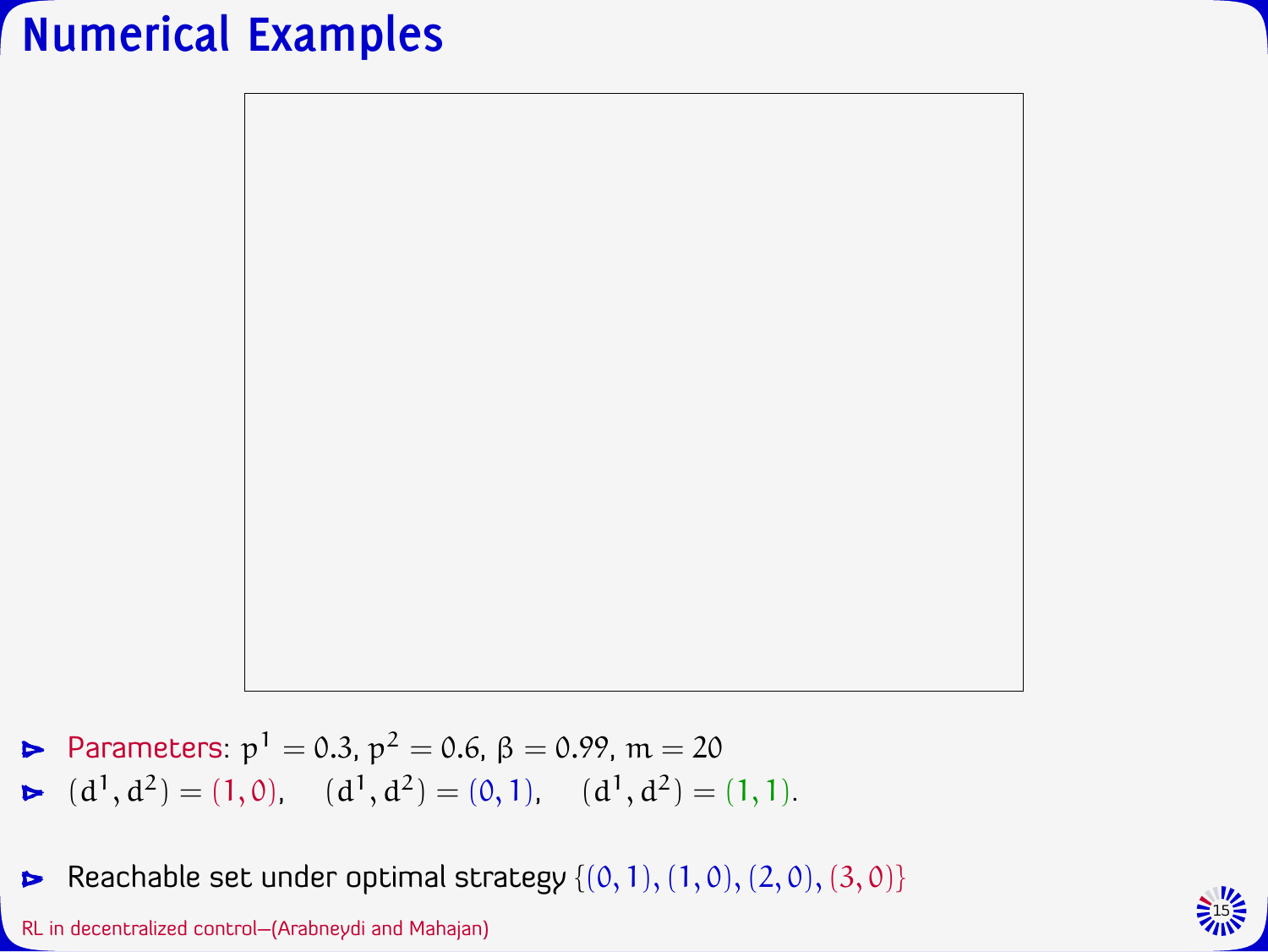## **Numerical Examples**



Parameters:  $p^1 = 0.1$ ,  $p^2 = 0.3$ ,  $\beta = 0.99$ ,  $m = 20$  $(d<sup>1</sup>, d<sup>2</sup>) = (1, 0), (d<sup>1</sup>, d<sup>2</sup>) = (0, 1), (d<sup>1</sup>, d<sup>2</sup>) = (1, 1).$ 

Reachable set under optimal strategy  $\{(0, 0), (0, 1), (1, 0), (*, 0), (*, *)\}$  $\blacktriangleright$ RL in decentralized control–(Arabneydi and Mahajan)